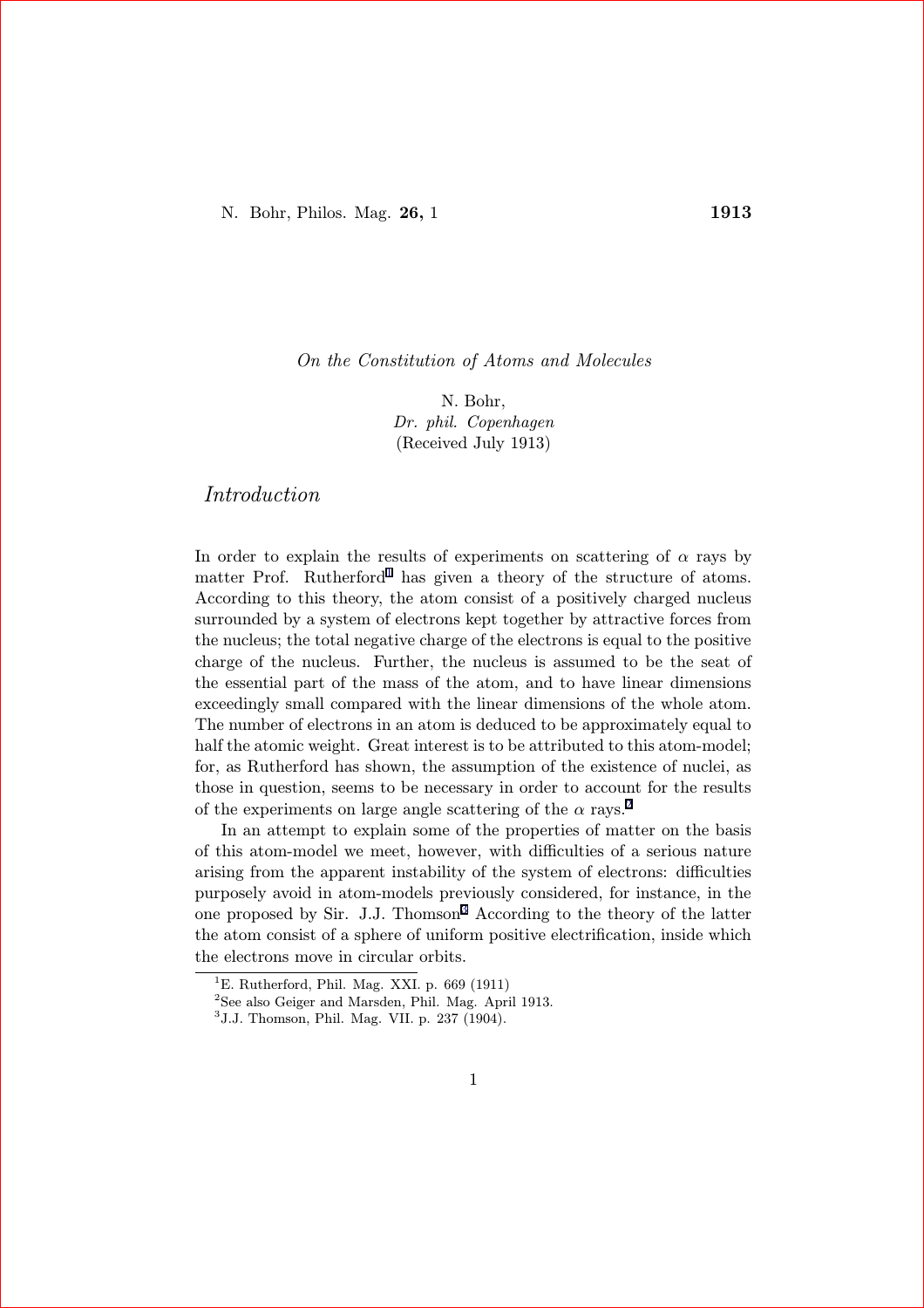The principal difference between the atom-models proposed by Thomson and Rutherford consist in the circumstance that the forces acting on the electrons in the atom-model of Thomson allow of certain configurations and motion of the electrons for which the system is in a stable equilibrium; such configurations, however, apparently do not exist for the second atom- model. The nature of the difference in question will perhaps be most clearly seen by noticing that among the quantities characterizing the fist atom a quantity appears – the radius of the positive sphere – of dimensions of a length and of the same order of magnitude as the linear extension of the atom, while such a length does not appear among the quantities characterizing the second atom, viz. the charges and masses of the electrons and the positive nucleus; nor can it do determined solely by help of the latter quantities.

The way of considering a problem of this kind has, however, undergone essential alterations in recent years owing to the development of the theory of the energy radiation, and the direct affirmation of the new assumptions introduced in this theory, found by experiments on very different phenomena such as specific heats, photoelectric effect, Röntgen-rays,  $\&c$ . The result of the discussion of these questions seems to be a general acknowledgment of the inadequacy of the classical elecrtodynamics in describing the behaviour of system of atomic size.[4](#page-1-0) Whatever the alteration in the laws of motion of the electrons may be, it seems necessary to introduce in the laws in question a quantity foreign to the classical electrodynamics, i.e., Planck's constant, or as it often is called the elementary quantum of action. By the introduction of this quantity the question of the stable configuration of the electrons in the atoms is essentially changed, as this constant is of such dimensions and magnitude that it, together with the mass and charge of the particles, can determine a length of the order of magnitude required.

This paper is an attempt to show that the application of the above ideas to Rutherford's atom-model affords a basis for a theory of the constitution of atoms. It will further be shown that from this theory we are led to a theory of the constitution of molecules.

In the present first part of the paper the mechanism of the binding of electrons by a positive nucleus is discussed in relation to Planck's theory. It will be shown that it is possible from the point of view taken to account in a simple way for the law of the line spectrum of hydrogen. Further, reason are given for a principal hypothesis on which the considerations contained in the following parts are based.

<span id="page-1-0"></span><sup>4</sup>See f. inst., "Theorie du ravonnement et les quanta." Rapports de la rennion a Bruxeless, Nov. 1911, Paris, 1912.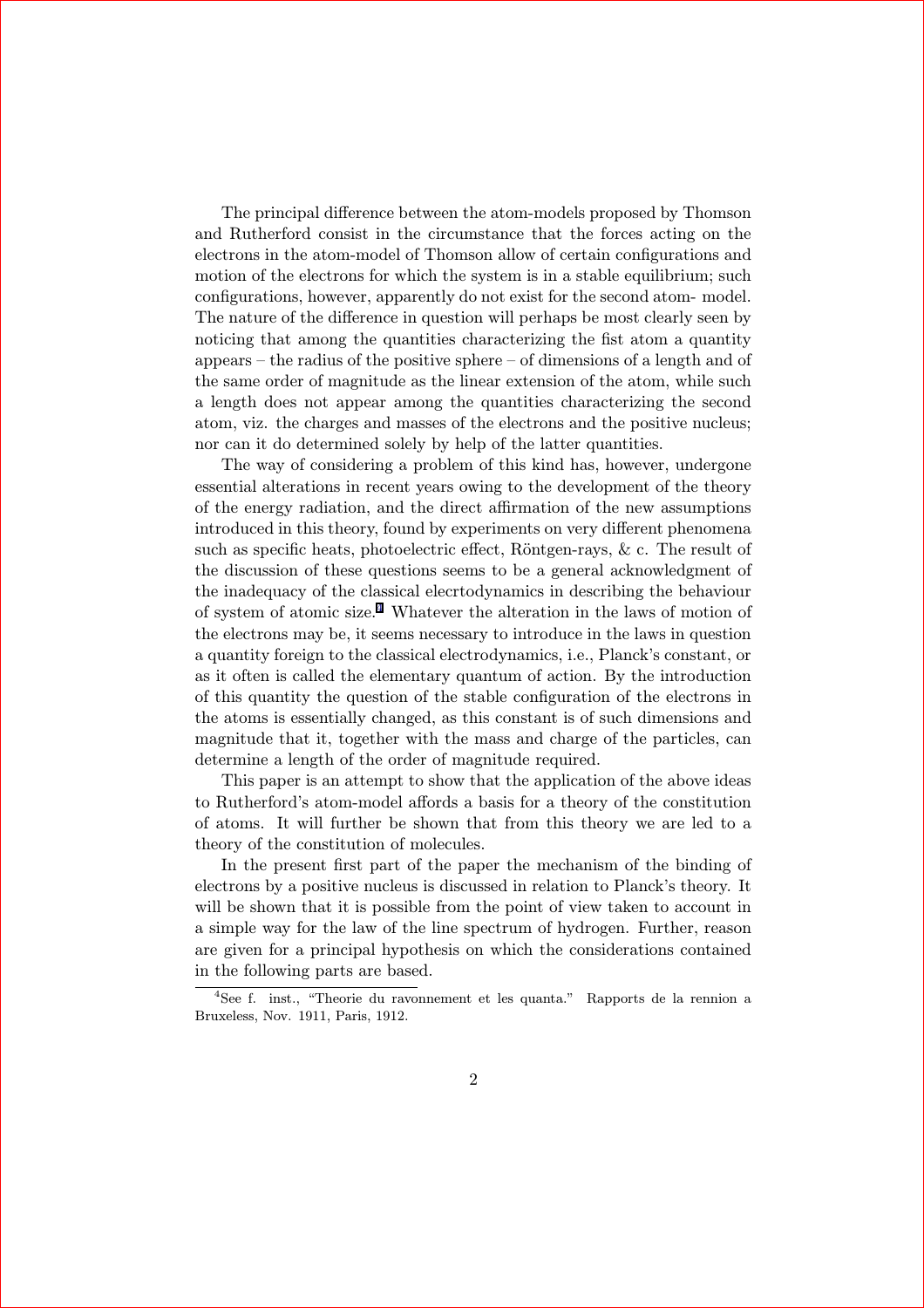I wish here to express my thinks to Prof. Rutherford for his kind and encouraging interest in this work.

#### Part I. – Binding of Electrons by Positive Nuclei.

## § 1. General Considerations

The inadequacy of the classical electrodynamics in accounting for the properties of atoms from an atom-model as Rutherford's, will appear very clearly if we consider a simple system consisting of a positively charged nucleus of very small dimensions and an electron describing closed orbits around it. For simplicity, let us assume that the mass of the electron is negligibly small in comparison with that of the nucleus, and further, that the velocity of the electron is small compared with that of light.

Let us at first assume that there is no energy radiation. In this case the electron will describe stationary elliptical orbits. The frequency of revolution  $\omega$  and the major-axis of the orbit 2a will depend on the amount of energy W which must be transferred to the system in order to remove the electron to an infinitely great distance apart from the nucleus. Denoting the charge of the electron and of the nucleus by –  $e$  and  $E$  respectively and the mass of the electron by  $m$ , we thus get

$$
\omega = \frac{\sqrt{2}}{\pi} \cdot \frac{W^{3/2}}{eE\sqrt{m}}, \qquad 2a = \frac{eE}{W}.\tag{1}
$$

Further, it can easily be shown that the mean value of the kinetic energy of the electron taken for a whole revolution is equal to  $W$ . We see that if the value of W is not given, there will be no values of  $\omega$  and a characteristic for the system in question.

Let us now, however, take the effect of the energy radiation into account, calculated in the ordinary way from the acceleration of the electron. In this case the electron will no longer describe stationary orbits. W will continuously increase, and the electron will approach the nucleus describing orbits of smaller and smaller dimensions, and with greater and greater frequency; the electron on the average gaining in kinetic energy at the same time as the whole system loses energy. This process will go on until the dimensions of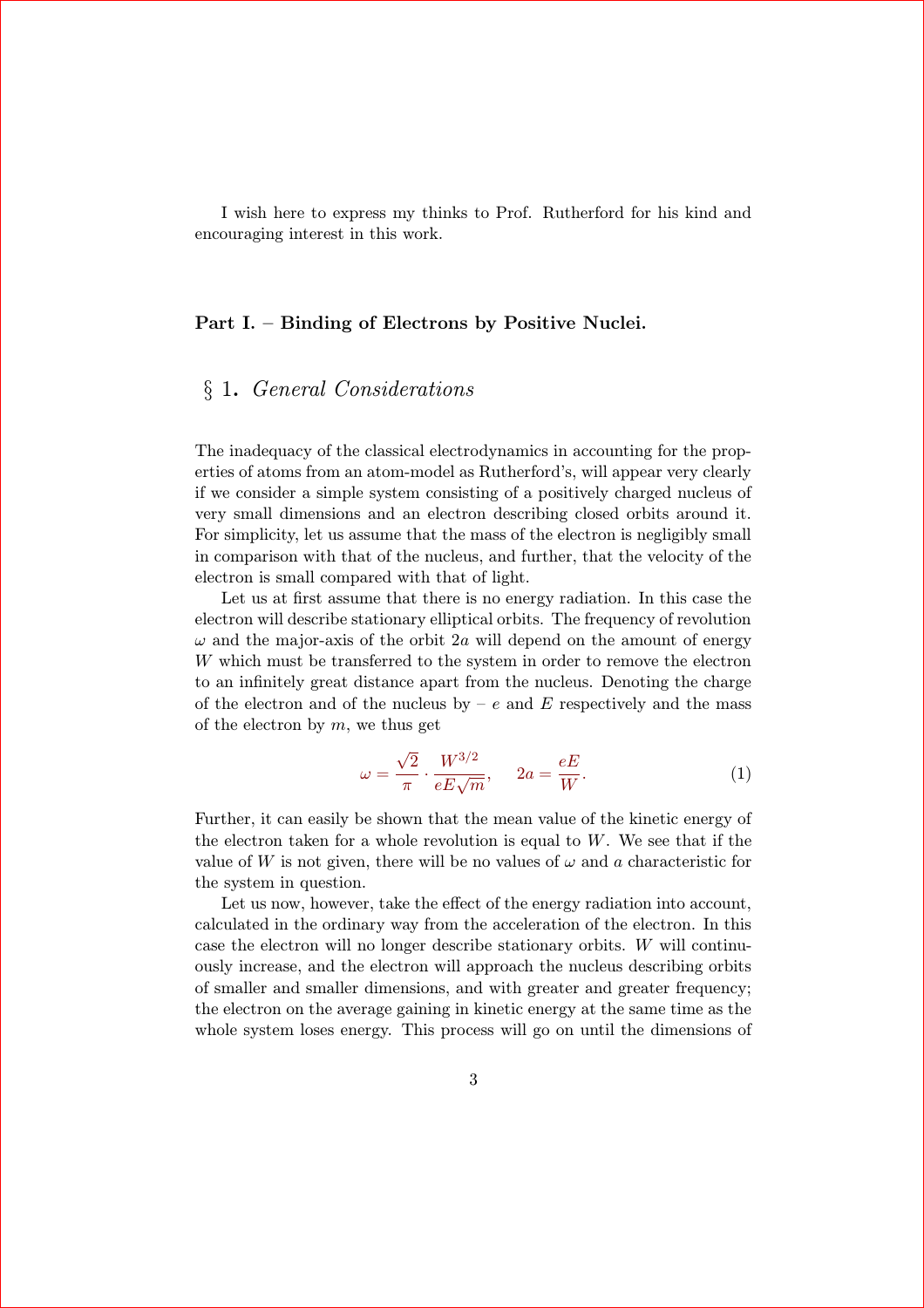the orbit are the same order of magnitude as the dimensions of the electron or those of the nucleus. A simple calculation shows that the energy radiated out during the process considered will be enormously great compared with that radiated out by ordinary molecular processes.

It is obvious that the behaviour of such a system will be very different from that of an atomic system occurring in nature. In the first place, the actual atoms in their permanent state to have absolutely fixed dimensions and frequencies. Further, if we consider any process, the result seems always to be that after a certain amount of energy characteristic for the systems in question is radiated out, the system will again settle down in a stable state of equilibrium, in which the distance apart of the particles are of the same order of magnitude as before the process.

Now the essential point in Planck's theory of radiation is that the energy radiation from an atomic system does not take place in the continuous way assumed in the ordinary electrodynamics, but that it, on the contrary, takes place in distinctly separated emissions, the amount of energy radiated out from an atomic vibrator of frequency  $\nu$  in a single emission being equal to  $\tau h \nu$ , where  $\tau$  is an entire number, and h is a universal constant.<sup>[5](#page-3-0)</sup>

Returning to the simple case of an electron and a positive nucleus considered above, let us assume that the electron at the beginning of the interaction with the nucleus was at a great distance apart from the nucleus, and had no sensible velocity relative to the latter. Let us further assume that the electron after interaction has taken place has settled down in a stationary orbit around the nucleus. We shall, for reasons referred to later, assume that the orbit in question is circular: this assumption will, however, make no alteration in the calculations for system containing only a single electron.

Let as now assume that, during the binding of the electron, a homogeneous radiation is emitted of a frequency  $\nu$ , equal to half the frequency of revolution of the electron in its final orbit; then from Planck's theory, we might expect that the amount of energy emitted by the process considered is equal to  $\tau h \nu$ , where h is Planck's constant an entire number. If we assume that the radiation emitted is homogeneous, the second assumption concerning the frequency of the radiation suggests itself, since the frequency of revolution of the electron at the beginning of the emission is 0. The question, however, of the rigorous validity of both assumptions, and also of the application made of Planck's theory, will be more closely discussed in § 3.

<span id="page-3-0"></span> ${}^{5}$ See f. inst., M. Planck, Ann. d. Phys. XXXI. p. 758 (1910); XXXVII. p. 612 (1912); Verh. Phys. Ges. 1911, p. 138.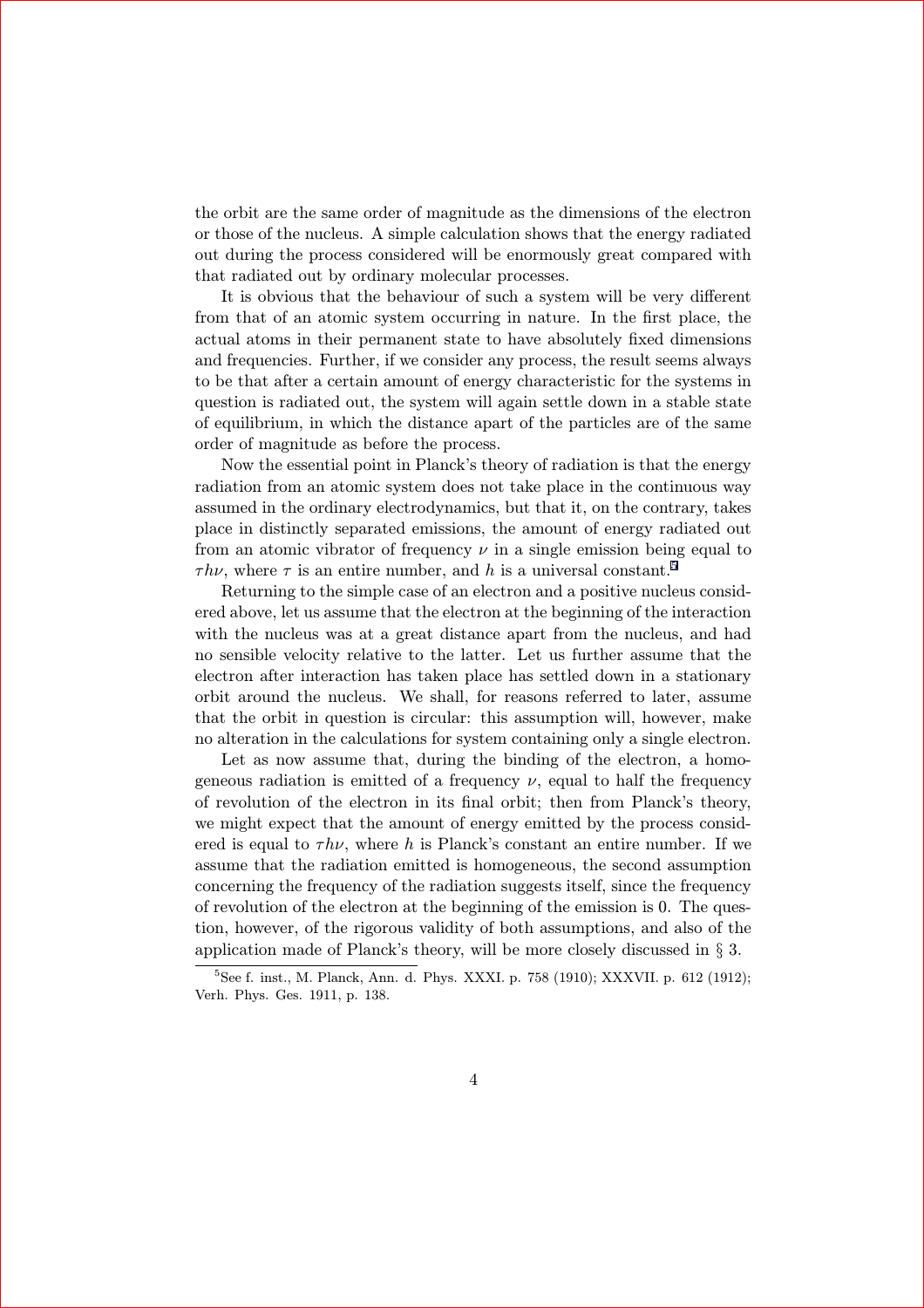Putting

$$
W = \tau h \frac{\omega}{2},\tag{2}
$$

we get by help of the formula (1)

$$
W = \frac{2\pi^2me^2E^2}{\tau^2h^2}, \quad \omega = \frac{4\pi^2me^2E^2}{\tau^3h^3}, \quad 2a = \frac{\tau^2h^2}{2\pi^2meE}.
$$
 (3)

If in these expressions we give  $\tau$  different values, we get a series of values for  $W, \omega$ , and a corresponding to a series of configurations of the system. According to the above considerations, we are led to assume that these configurations will correspond to states of the system in which there is no radiation of energy; states which consequently will be stationary as long as the system is not disturbed from outside. We see that the value of W is greatest if  $\tau$  has its smallest value 1. This case will therefore correspond to the most stable of the system, i.e., will correspond to the binding of the electron for the breaking up of which the greatest amount of energy is required.

Putting in the above expressions  $\tau = 1$  and  $E = e$ , and introducing the experimental values

$$
e = 4.7 \cdot 10^{-10}
$$
,  $\frac{e}{m} = 5.31 \cdot 10^{17}$ ,  $h = 6.5 \cdot 10^{-27}$ ,

we get

$$
2a = 1.1 \cdot 10^{-8}
$$
 cm,  $\omega = 6.2 \cdot 10^{15} \frac{1}{\text{sec}}$ ,  $\frac{W}{e} = 13$  volt.

We see that these values are of the same order of magnitude as the linear dimensions of the atoms, the optical frequencies, and the ionization- potentials.

The general importance of Planck's theory for the discussion of the be-haviour of atomic system was originally pointed out by Einstein.<sup>[6](#page-4-0)</sup> The considerations of Einstein have been developed and applied on a number of different phenomena, especially by Stark, Nernst, and Sommerfield. The agreement as to the order of magnitude between values observed for the frequencies and dimensions of the atoms, and values for these quantities calculated by considerations similar to those given above, has been the subject of much discussion. It was first pointed out by  $\text{Haas}^7$  $\text{Haas}^7$  in ann attempt to

<sup>6</sup>A. Einstein, Ann. d.Phys. XVII. p. 132 (1905); XX. p. 199 (1906); XXII. p. 180 (1907).

<span id="page-4-0"></span><sup>7</sup>A.E. Haas, Jahrb. d. Rad. u.El. VII. p. 261 (1910). See further, A.Schidlof, Ann. d. Phys. XXXV. p. 90 ( 1911); E. Wertheimer, Phys. Zietschr. XII. p. 409 (1911), Verh. deutsch. Phys. Ges. 1912, p. 431; F.A. Lindermann, Verh.deutsch.Phys.Ges. 1911, pp. 482, 1107; F. Haber, Verh. deutsch. Phys. Ges. 1911, p. 1117.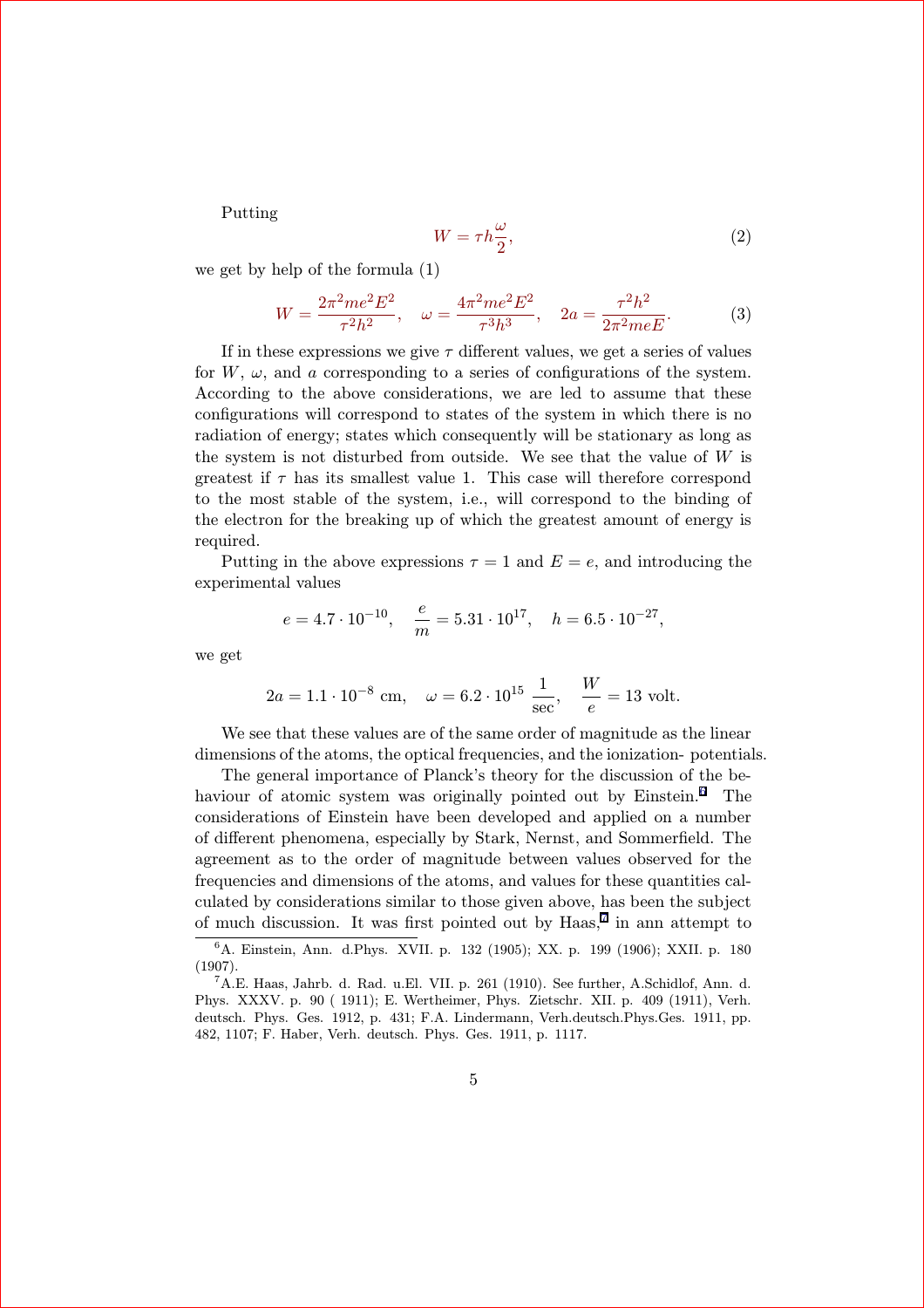explain the meaning and the value of Planck's constant on the basis of J.J. Thomson's atom-model, by help of the linear dimensions and frequency of an hydrogen atom. Systems of the kind considered in this paper, in which the forces between the particles vary inversely as the square of the distance, are discussed in relation to Planck's theory by J.W. Nicholson.[8](#page-5-0) In a series of papers this author has shown that it seems to be possible to account for lines of hitherto unknown origin in the spectra of the stellar nebulae and that of the solar corona, by assuming the presence in these bodies of certain hypothetical elements of exactly indicated constitution. The atoms of these elements are supposed to consist simply of a ring of a few electrons surrounding a positive nucleus of negligibly small dimensions. The ratios between the frequencies corresponding to the lines in question are compared with the ratios between the frequencies corresponding to different modes of vibration of the ring of electrons. Nicholson has obtained a relation to Planck's theory showing that the ratios between the wave-lenth of different sets of lines of the coronal spectrum can be accounted for with great accuracy by assuming that the ratio between the energy of the system and the frequency of rotation of the ring is equal to an entire multiple of Planck's constant. The quantity Nicholson refers to as the energy is equal to twice the quantity which we have denoted above by W. In the latest paper cited Nicholson has found it necessary to give the theory a more complicated form, still, however, representing the ratio of energy to frequency by a simple function of whole numbers.

The excellent agreement between the calculated and observed values of the ratios between the wave-length in question seems a strong argument in favour of the validity of the foundation of Nicholson's calculations. Serious objections, however, may be raised against the theory. These objections are intimately connected with the problem of the homogeneity of the radiation emitted. In Nicholson's calculations the frequency of lines in a line-spectrum is identified with the frequency of vibration of a mechanical system in a distinctly indicated state of equilibrium. As a relation from Planck's theory is used, we might expect that the radiation is sent out in quanta; but systems like those considered, in which the frequency is a function of the energy, cannot emit a finite amount of a homogeneous radiation; for, as soon as the emission of radiation is started, the energy and also the frequency of the system are altered. Further, according to the calculation of Nicholson, the systems are unstable for some modes of vibration. Apart from such

<span id="page-5-0"></span> $8$ J.W. Nicholson, Month. Not. Roy. Astr. Soc. LXXII. pp. 49, 139, 677, 693, 729 (1912).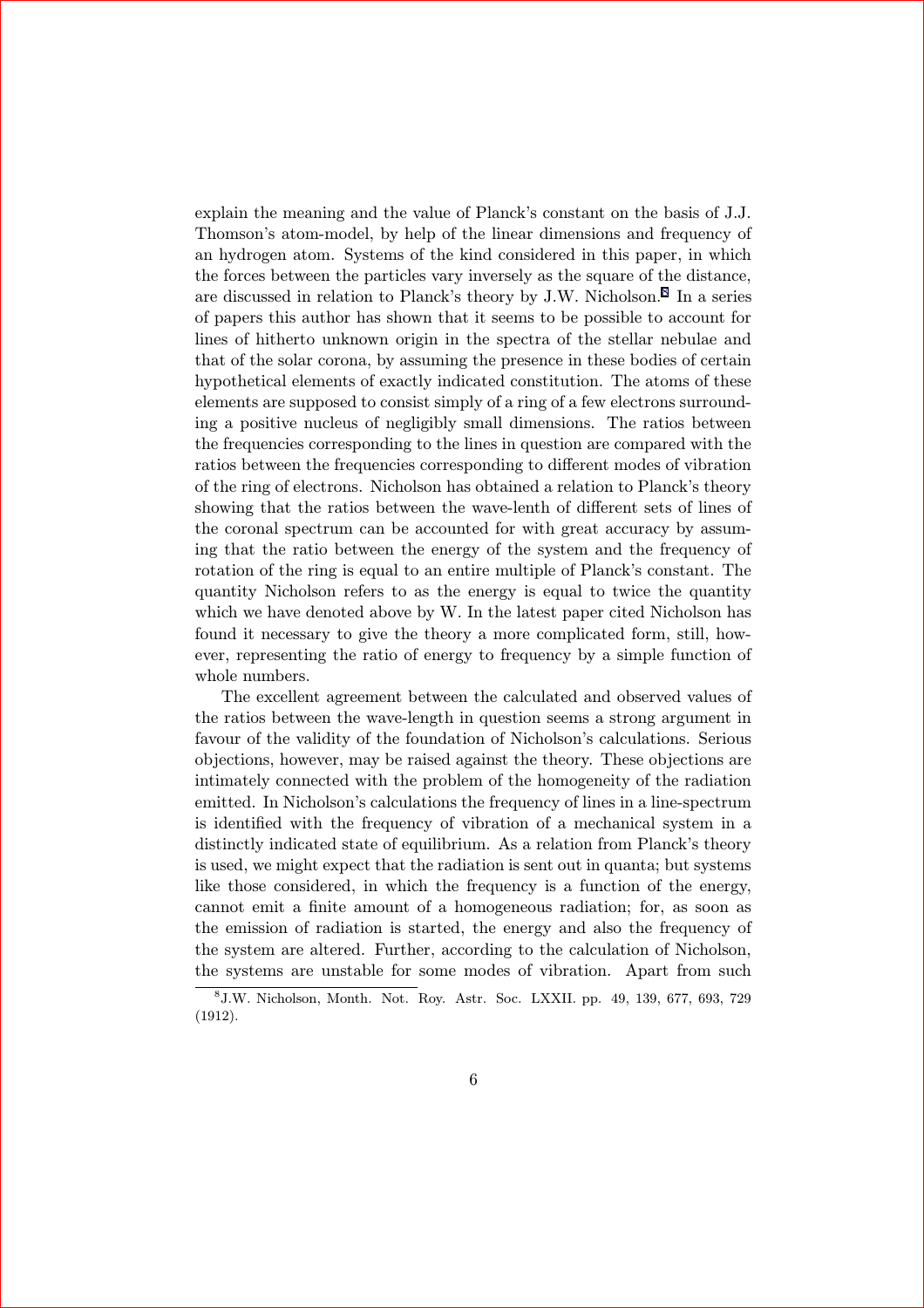objections – which may be only formal (see p. 23)??????? – it must be remarked, that the theory in the form given dies not seem to be able to account for the well-known laws of Balmer and Rydberg connecting the frequencies of the lines in the line- spectra of the ordinary elements.

It will now be attempted to show that the difficulties in question disappear if we consider the problems from the point of view taken in this paper. Before proceeding it may be useful to restate briefly the ideas characterizing the calculations on p. 5. The principal assumptions used are:

- (1) That the dynamical equilibrium of the systems in the stationary states can be discussed by help of the ordinary mechanics, while the passing of the systems between different stationary states cannot be treated on that basis.
- (2) That the latter is followed by the emission of a homogeneous radiation, for which the relation between the frequency and the amount of energy emitted is the one given by Planck's theory.

The first assumption seems to present itself; for it is known that the ordinary mechanism cannot have an absolute validity, but will only hold in calculations of certain mean values of the motion of the electrons. On the other hand, in the calculations of the dynamical equilibrium in a stationary state in which there is no relative displacement of the particles, we need not distinguish between the actual motions and their mean values. The second assumption is in obvious constant to the ordinary ideas of electrodynamics, but appears to be necessary in order to account for experimental facts.

In the calculations on page 5 we have further made use of the more special assumptions, viz., that the different stationary states correspond to the emission of a different number of Planck's energy-quanta, and that the frequency of the radiation emitted during the passing of the system from a state in which no energy is yet radiated out to one of the stationary states, is equal to half the frequency of revolution of the electron in the latter state. We can, however (see  $\S 3$ ), also arrive at the expressions (3) for the stationary states by using assumptions of somewhat different from. We shall, therefore, postpone the discussion of the spacial assumptions, and first show how by the help of the above principal assumptions, and of the expressions (3) for the stationary states, we can account for the line-spectrum of hydrogen.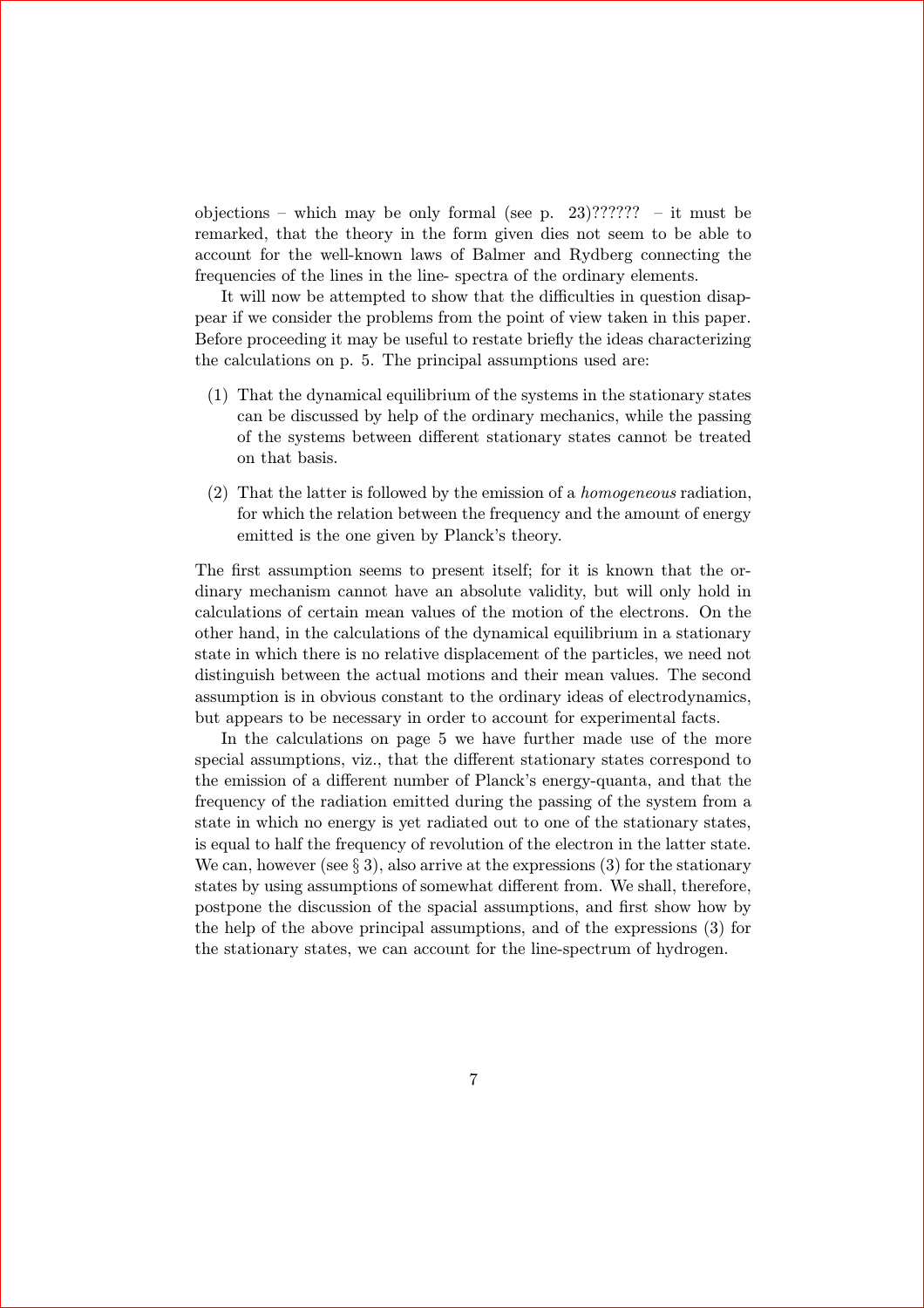#### § 2.Emission of Line-spectra

Spectrum of Hydrogen. – General evidence indicates that an atom of hydrogen consist simply of a single electron rotating round a positive nucleus of charge  $e^{.9}$  $e^{.9}$  $e^{.9}$  The reformation of a hydrogen atom, when the electron has been removed to great distances away from the nucleus  $-$  e.g. by the effect of electrical discharge in a vacuum tube – will accordingly correspond to the binding of an electron by a positive nucleus considered on p. 5. If in (3) we put  $E = e$ , we get for the total amount of energy radiated out by the formation of one of the stationary states,

$$
W_r = \frac{2\pi^2me^4}{\tau^2h^2}.
$$

The amount of energy emitted by the passing of the system from a state corresponding to  $\tau = \tau_1$  to one corresponding to  $\tau = \tau_2$ , is consequently

$$
W_{r_2} - W_{r_1} = \frac{2\pi^2me^4}{h^2} \cdot \left(\frac{1}{\tau_2^2} - \frac{1}{\tau_1^2}\right).
$$

If now we suppose that the radiation is question is homogeneous, and that the amount of energy emitted is equal to  $h\nu$ , where  $\nu$  is the frequency of the radiation, we get

$$
W_{r_2}-W_{r_1}=h\nu
$$

and from this

$$
\nu = \frac{2\pi^2me^4}{h^3} \cdot \left(\frac{1}{\tau_2^2} - \frac{1}{\tau_1^2}\right). \tag{4}
$$

We see that this expression accounts for the law connecting the lines in the spectrum of hydrogen. If we put  $\tau_2 = 2$  and let  $\tau_1$  vary, we get the ordinary Balmer series. If we put  $\tau_3 = 3$ , we get the series in the ultra-red observed by Paschen<sup>[10](#page-7-0)</sup> and previously suspected by Ritz. If we put  $\tau_2 = 1$ and  $\tau = 4, 5, \ldots$ , we get series respectively in the extreme ultraviolet and the extreme ultra-red, which are not observed, but the existence of which may be expected.

 ${}^{9}$ See f. inst. N. Bohr, Phil. Mag. XXV. p. 24 (1913). The conclusion drawn in the paper cited in strongly supported by the fact that hydrogen, in the experiments on positive rays of Sir. J.J. Thomson, is the only element which never occurs with a positive charge corresponding to the lose of more than one electron (comp. Phil. Mag. XXIV. p. 672 (1912).

<span id="page-7-0"></span> $10$ F. Paschen, Ann. d. Phys. XXVII. p.565 (1908).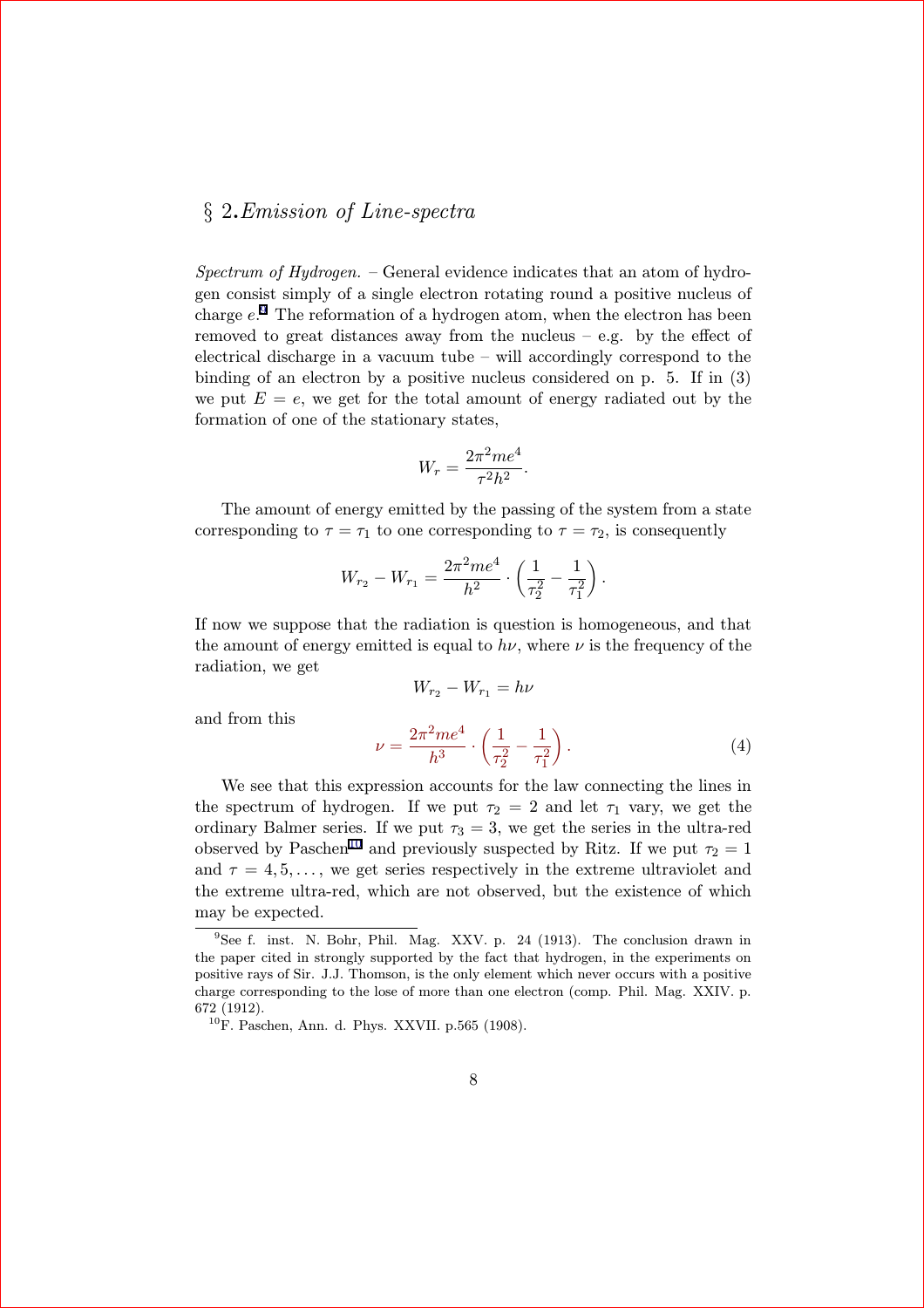The agreement in question is quantitative as well as qualitative. Putting

$$
e = 4.7 \cdot 10^{-10}
$$
,  $\frac{e}{m} = 5.31 \cdot 10^{17}$  and  $h = 6.5 \cdot 10^{-27}$ ,

we get

$$
\frac{2\pi^2me^4}{h^3} = 3.1 \cdot 10^{15}.
$$

The observed value for the factor outside the bracket in the formula (4) is

 $3.290 \cdot 10^{15}$ .

We agreement between the theoretical and observed values is inside the uncertainty due to experimental errors in the constants entering in the expression for the theoretical value. We shall in § 3 return to consider the possible importance of the agreement in question.

It may be remarked that the fact, that it has not been possibly to observe more than 12 lines of the Balmer series in experiments with vacuum tubes, while 33 lines are observed in the spectra of some celestial bodies, is just what we should expect from the above theory. According to the equation (3) the diameter of the orbit of the electron in the different stationary states is proportional to  $\tau^2$ . For  $\tau = 12$  the diameter is equal to 1.6 · 10−6 cm, or equal to mean distance between the molecules in a gas at a pressure of about 7 mm mercury; for  $\tau = 33$  the diameter is equal to 1.2 · 10−5 cm, corresponding to the mean distance of the molecules at a pressure of about 0.02 mm mercury. According to the theory the necessary condition for the appearance of a great number of lines is therefore a very small density of the gas; for simultaneously to obtain an intensity sufficient for observation the space filled with the gas must be very great. If the theory is right, we may therefore never expect to be able in experiments with vacuum tubes to observe the lines corresponding to high numbers of the Balmer series of the emission spectrum of hydrogen; it might, however, be possible to observe the lines by investigation of the absorption spectrum of this gas. (see  $\S 4$ ).

It will be observed that we in the above way do not obtain other series of lines, generally ascribed to hydrogen; for instance, the series first observed by Pickering<sup>[11](#page-8-0)</sup> in the spectrum of the star  $\zeta$  Puppis, and the set of series recently found by Fowler<sup>[12](#page-8-0)</sup> by experiments with vacuum tubes containing a mixture of hydrogen and helium. We shall, however, see that, by help of the above theory, we can account naturally for these series of lines if we ascribe them to helium.

 $11$ E.C. Pickering, Astrophys. J. IV. p. 369 (1896); v. p. 92 (1897).

<span id="page-8-0"></span><sup>12</sup>A. Fowler, Mouth. Not. Roy. Astr. Soc. LXXIII. Dec. 1912.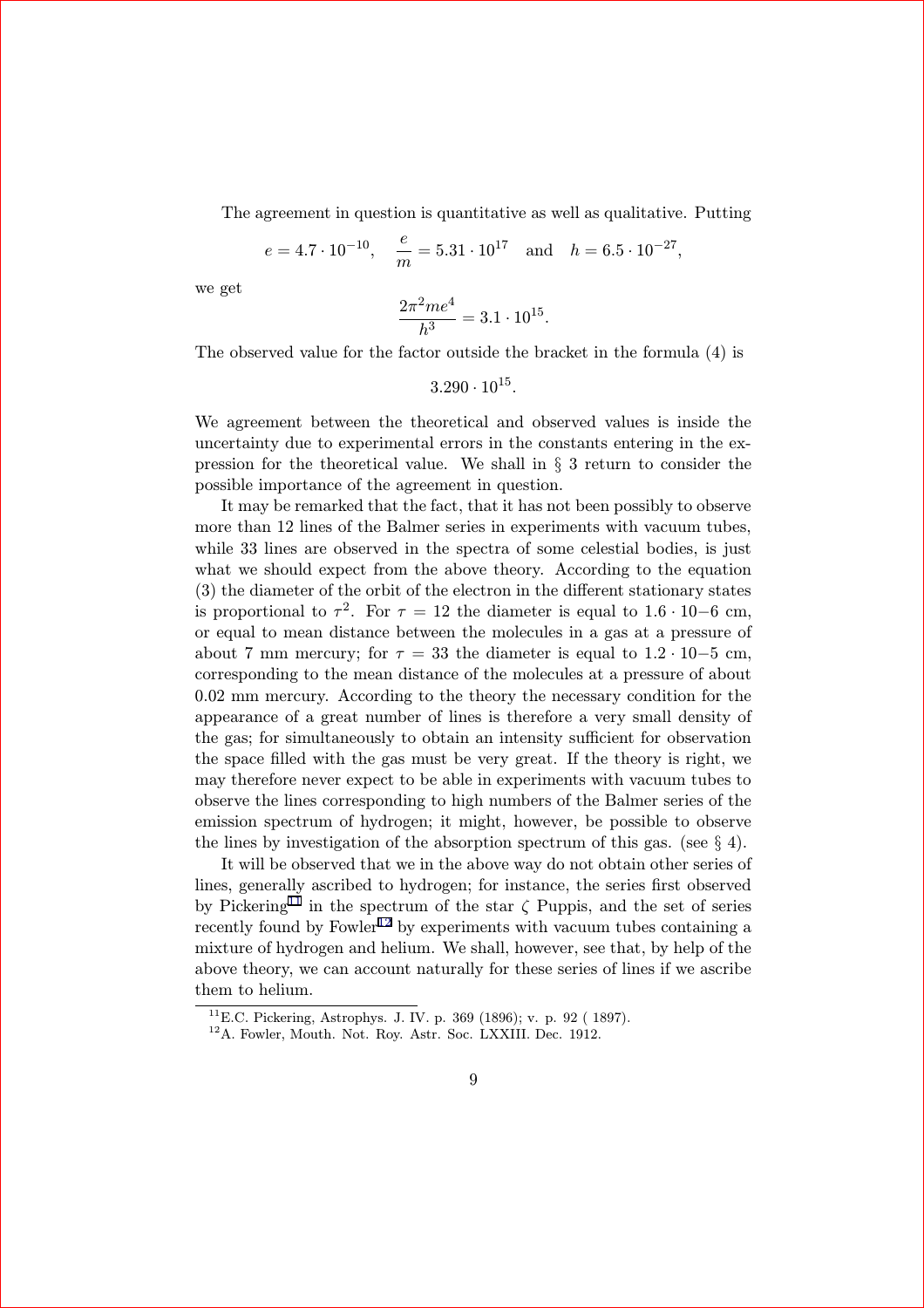A neutral atom of the latter element consists, according to Rutherford's theory, of a positive nucleus of charge 2e and two electrons. Now considering the binding of a single electron by a helium nucleus, we get putting  $E = 2e$ in the expressions (3) on page 5, and proceeding in in exactly the same way as above,

$$
\nu = \frac{8\pi^2me^4}{h^3}\cdot\left(\frac{1}{\tau_2^2}-\frac{1}{\tau_1^2}\right) = \frac{2\pi^2me^4}{h^3}\cdot\left(\frac{1}{\left(\frac{\tau_2}{2}\right)^2}-\frac{1}{\left(\frac{\tau_1}{2}\right)^2}\right).
$$

If we in this formula put  $\tau_1 = 1$  or  $\tau_2 = 2$ , we get series of lines in the extreme ultra-violet. If we put  $\tau_2 = 3$ , and let  $\tau_1$  vary, we get a series which includes 2 of the series observed by Folwer, and denoted by him as the first and second principal series of the hydrogen spectrum. If we put  $\tau_2 = 4$ , we get the series observed by Pickering in the spectrum of  $\zeta$  Puppis. Every second of the lines in this series is identical with a line in the Balmer series of the hydrogen spectrum; the presence of hydrogen in the star in question may therefore account for the fact that these lines are of a greater intensity than the rest of the lines in the series. The series is also observed in the experiments of Fowler, and denoted in his paper as the Sharp series of the hydrogen spectrum. If we finally in the above formula put  $\tau_2 = 5, 6, \ldots$ , we get series, the strong lines of which are to be expected in the ultra-red.

The reason why the spectrum considered is not observed in ordinary helium tubes may be that in such tubes the ionization of helium is not so complete in the star considered or in the experiments of Fowler, where a strong discharge was sent through a mixture of hydrogen and helium. The condition for the appearance of the spectrum is, according to the above theory, that helium atoms are present in a state in which they have lost both their electrons. Now we must assume that the amount of energy to be used in removing the second electron from a helium atom is much greater than that to be used in removing the first. Further, it is known from experiments on positive rays, that hydrogen atoms can acquire a negative charge; therefore the presence of hydrogen in the experiments of Fowler may effect that more electrons are removed from some of the helium atoms than would be the case if only helium were present.

Spectra of other substances. — in case of systems containing more electrons we must – in conformity with the result of experiments – expect more complicated laws for the line-spectra than those considered. I shall try to show that the point of view taken above allows, at any rate, a certain understanding of the laws observed. According to Rydberg's theory — with the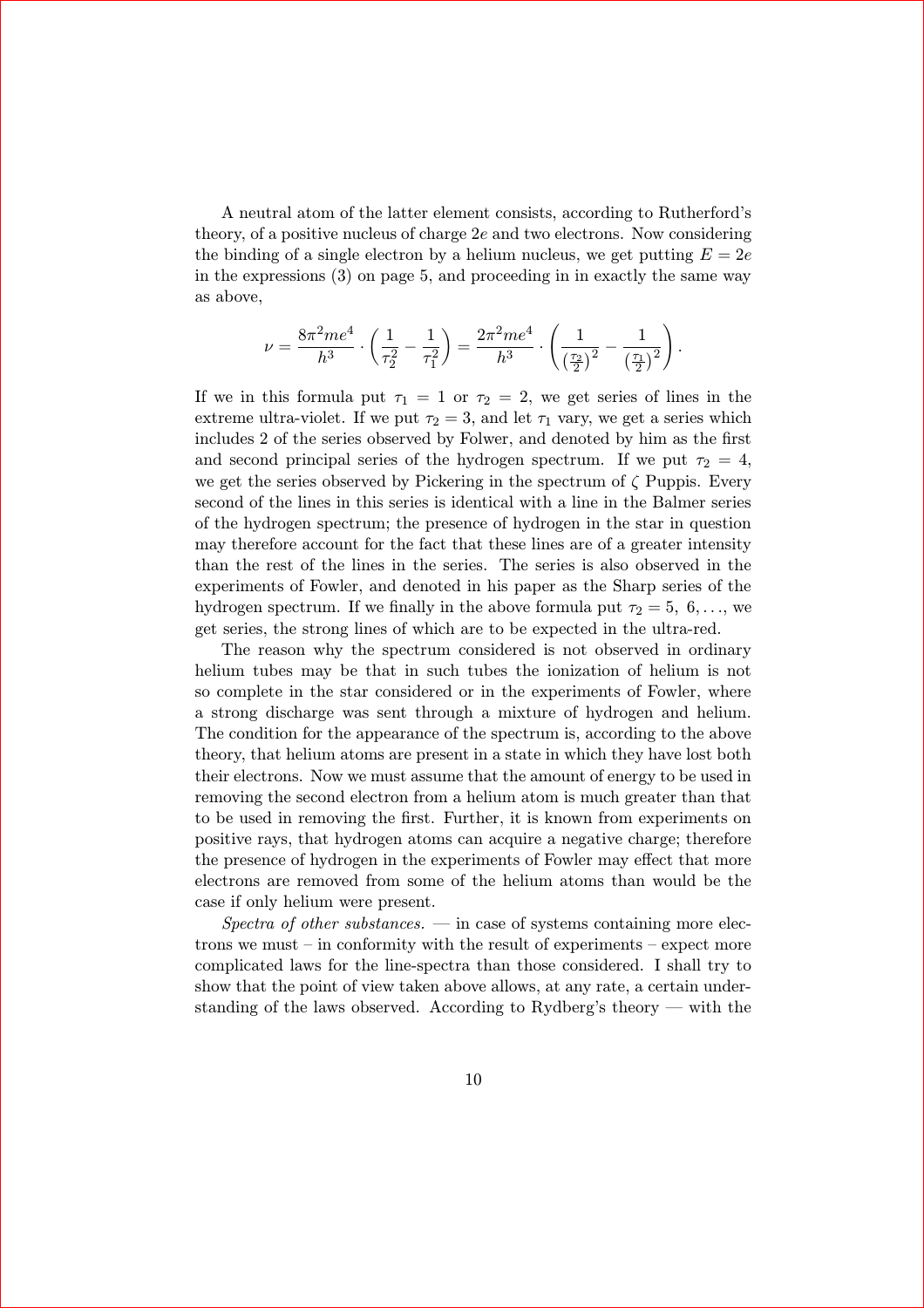generalization given by  $Ritz^{13}$  $Ritz^{13}$  $Ritz^{13}$  – the frequency corresponding to the lines of the spectrum of an element can be expressed by

$$
\nu = F_{\tau}(\tau_1) - F_s(\tau_2),
$$

where  $\tau_1$  and  $\tau_2$  are entire numbers, and  $F_1$ ,  $F_2$ ,  $F_3$ ,... are functions of  $\tau$  which approximately are equal to  $\frac{K}{(\tau+a_1)^2}, \frac{K}{(\tau+a_2)^2}, \ldots$  K is a universal constant, equal to the factor outside the bracket in the formula (4) for the spectrum of hydrogen. The different series appear if we put  $\tau_1$  or  $\tau_2$  equal to a fixed number and let the other vary.

The circumstance that the frequency can be written as a difference between two functions of entire numbers suggests an origin of the lines in the spectra in question similar to the one we have assumed for hydrogen; i.e. that the lines correspond to a radiation emitted during the passing of the system between two different stationary states. For system containing more than one electron the detailed discussion may be very complicated, as there will be many different configurations of the electrons which can be taken into consideration as stationary states. This may account for the difference sets of series in the line spectra emitted from the substances in question. Here I shall only try to show how, by help of the theory, it can be simple explained that the constant  $K$  entering in Rydberg's formula is the same for all substances. Let us assume that the spectrum in question corresponds to the radiation emitted during the binding of an electron; and let us further assume that the system including the electron considered is neutral. The force on the electron, when at a great distance apart the nucleus and the electrons previously bound, will be very nearly the same as the above case of the binding of an electron by a hydrogen nucleus. The energy corresponding to one of the stationary states will therefore for  $\tau$  great be very nearly equal to that given by the expression (3) on p. 5, if we put  $E = e$ . For  $\tau$  great we consequently get

$$
\lim [\tau^2 \cdot F_1(\tau)] = \lim [\tau^2 \cdot F_2(\tau)] = \ldots = \frac{2\pi^2 m e^4}{h^3},
$$

in conformity with Rydberg's theory.

<span id="page-10-0"></span><sup>13</sup>W. Ritz, Phys. Zeitschr. IX. p. 521 (1908).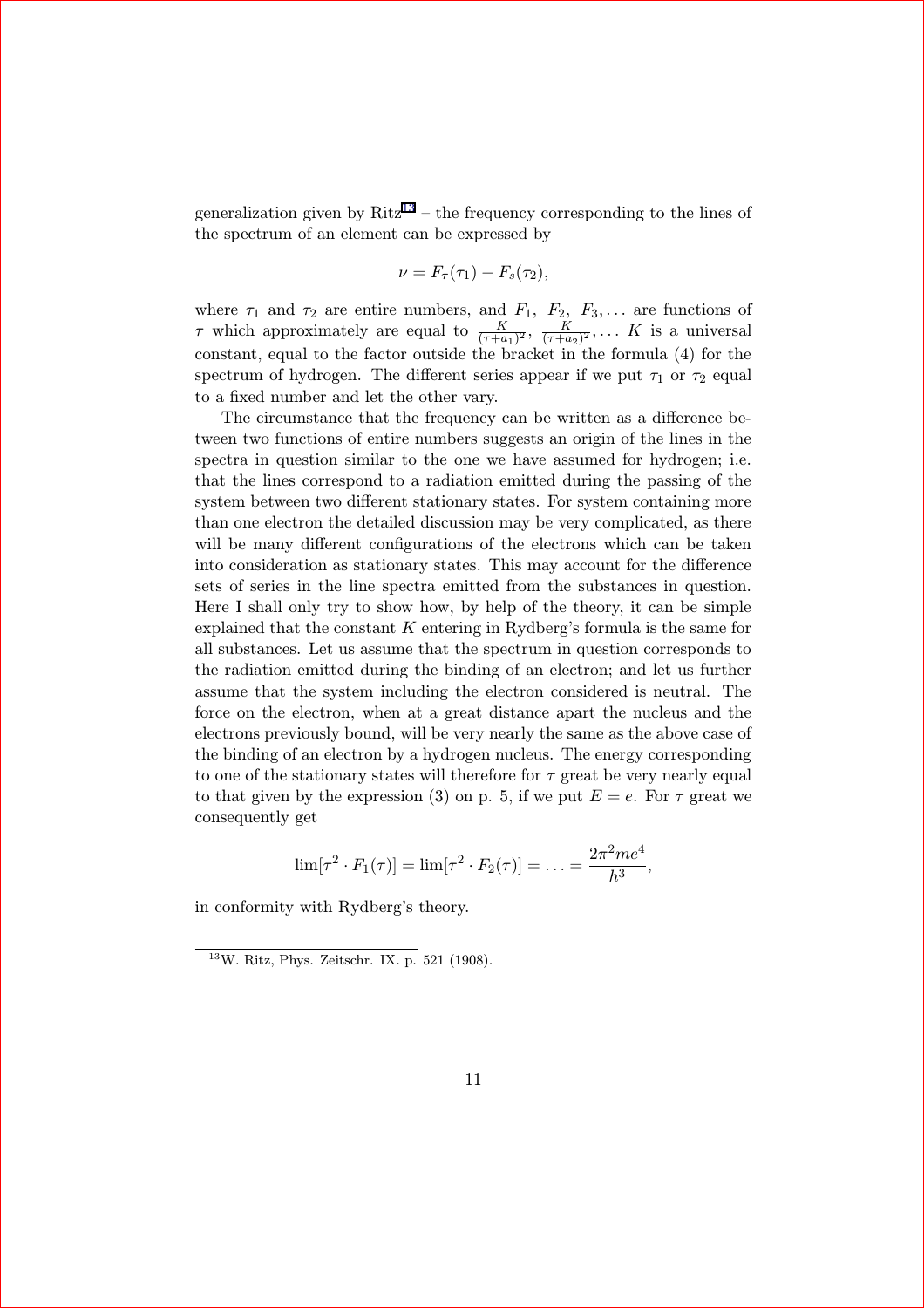## § 3.General Considerations Continued

We shall now return to the discussion (see p. 7) of the special assumptions used in deducing the expression (3) on p. 5 for the stationary states of a system consisting of an electron rotating round a nucleus.

For one, we have assumed that the different stationary states correspond to an emission of a different number of energy-qyanta. Considering systems in which the frequency is a function of the energy, this assumption, however, may be regarded as improbable; for as soon as one quantum in sent out the frequency is altered. We shall now see that we can leave the assumption used and still retain the equation  $(2)$  on p. 5, and thereby the formal analogy with Planck's theory.

Firstly, it will be observed that it has not been necessary, in order to account for the law of the spectra by help of the expressions (3) for the stationary states, to assume that in any case a radiation is sent out corresponding to more than a single energy-quantum,  $h\nu$ . Further information on the frequency of the radiation may be obtained by comparing calculations of the energy radiation in the region of slow vibrations based on the above assumptions with calculations based on the ordinary mechanics. As is known, calculations on the latter basis are in agreement with experiments on the energy radiation in the named region.

Let us assume that the ratio between the total amount of energy emitted and the frequency of revolution of the electron for the different stationary states is given by the equation  $W = f(\tau) \cdot h\omega$ , instead of by the equation (2). Proceeding in the same way as above, we get in this case instead of (3)

$$
W = \frac{\pi^2 m e E^2}{2h^2 f^2(\tau)}, \quad \omega = \frac{\pi^2 m e^2 E^2}{2h^3 f^3(\tau)}.
$$

Assuming as above that the amount of energy emitted during the passing of the system from a state corresponding to  $\tau = \tau_1$  to one for which  $\tau = \tau_2$ is equal to  $h\nu$ , we get instead of  $(4)$ 

$$
\nu = \frac{\pi^2 m e^2 E^2}{2h^3} \cdot \left( \frac{1}{f^2(\tau_2)} - \frac{1}{f^2(\tau_1)} \right).
$$

We see that in order to get an expression of the same form as the Balmer series we must put  $f(\tau) = c\tau$ .

In order to determine  $c$  let us now consider the passing of the system between two successive stationary states corresponding to  $\tau = N$  and  $\tau =$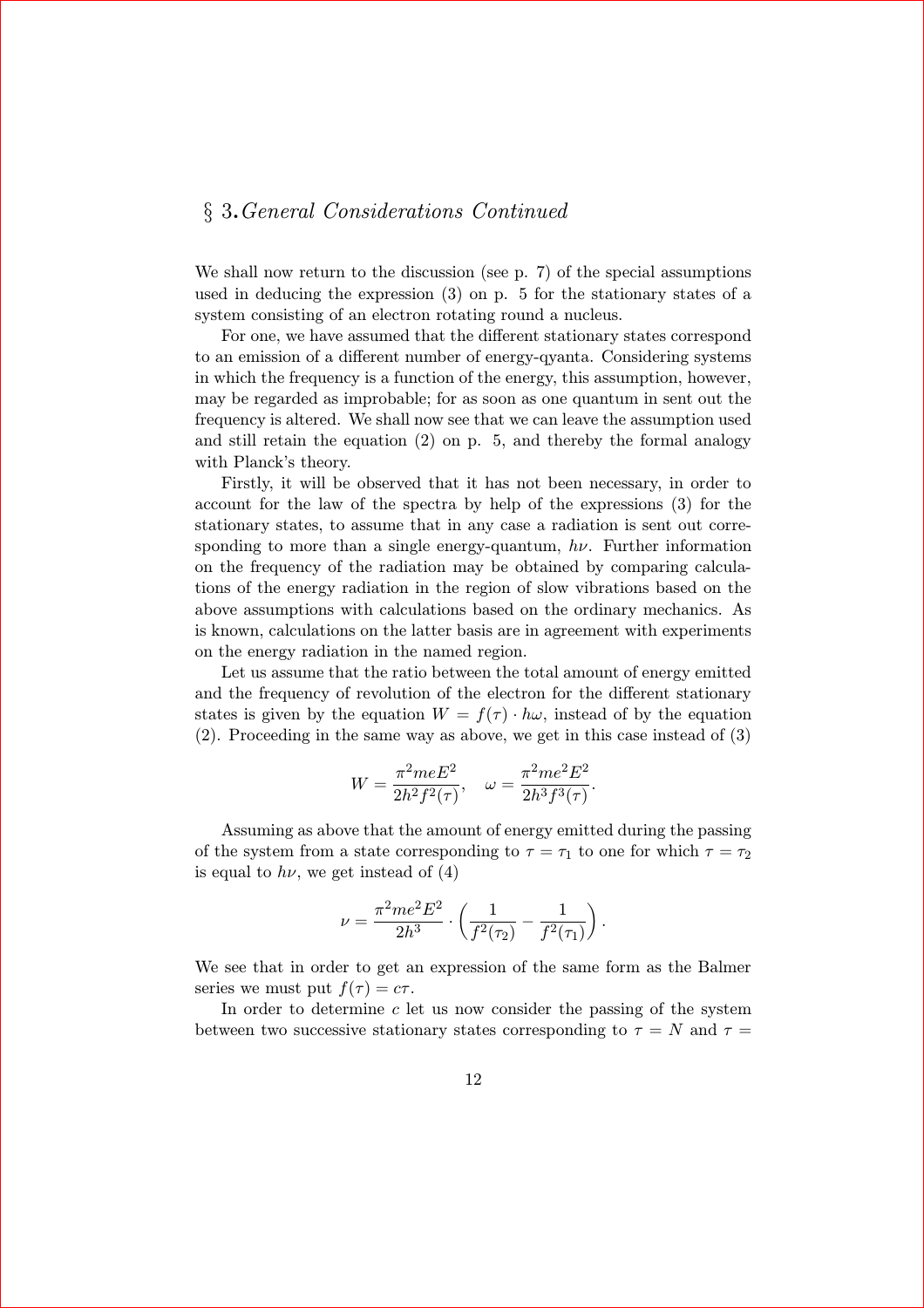$N-1$ ; introducing  $f(\tau) = c\tau$ , we get for the frequency of the radiation emitted

$$
\nu = \frac{\pi^2 m e^2 E^2}{2c^2 h^3} \cdot \frac{2N - 1}{N^2 (N - 1)^2}.
$$

For the frequency of revolution of the electron before and after the emission we have

$$
\omega_N = \frac{\pi^2 m e^2 e^2}{2c^3 h^3 N^3}
$$
 and  $\omega_{N-1} = \frac{\pi^2 m e^2 E^2}{2c^3 h^3 (N-1)^3}$ .

If  $N$  is great the ratio between the frequency before and after the emission will be very near equal to 1; and according to the ordinary electrodynamics we should therefore expect that the ratio between the frequency of radiation and the frequency of revolution also very nearly equal to 1. This condition will only be satisfied if  $c = 1/2$ . Putting  $f(\tau) = \tau/2$ , we, however, again arrive at the equation (2) and consequently at the expression (3) for the stationary states.

If we consider the passing of the system between two states corresponding to  $\tau = N$  and  $\tau = N - n$ , where n is small compared with N, we get with the same approximation as above, putting  $f(\tau) = \tau/2$ ,

$$
\nu=n\omega.
$$

The possibility of an emission of a radiation of such a frequency may also be interpreted from analogy with the ordinary electrodynamics, as an electron rotating round a nucleus in an elliptical orbit will emit a radiation which according to Fourier's theorem can be resolved into homogeneous components, the frequency of which are  $n\omega$ , if  $\omega$  is the frequency of revolution of the electron.

We are thus led to assume that the interpretation of the equation (2) is not that the different stationary states correspond to an emission of different numbers of energy-quanta, but that the frequency of the energy emitted during the passing of the system from a state in which no energy is yet radiated out to one of the different stationary states, is equal to different multiples of  $\omega/2$ , where  $\omega$  is the frequency of revolution of the electron in the state considered. From this assumption we get exactly the same expressions as before for the stationary states, and from these by help of the principal assumptions on p. 7 the same expression for the law of the hydrogen spectrum. Consequently we may regard our preliminary considerations on p. 5 only as a simple from of representing the results of the theory.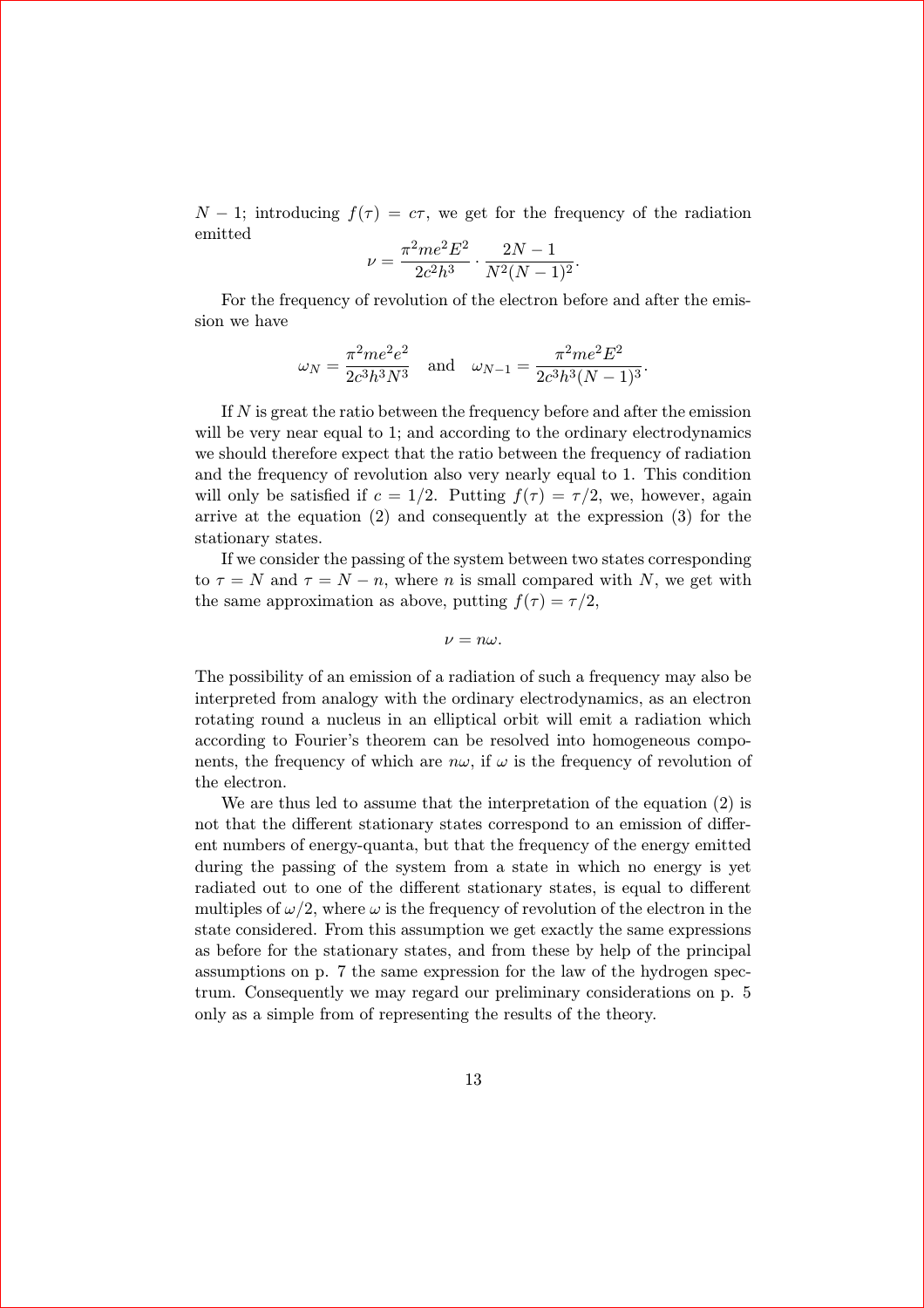Before we leave the discussion of this question, we shall for a moment return to the question of the significance of the agreement between the observed and calculated values of the constant entering in the expressions (4) for the Balmer series of the hydrogen spectrum. From the above consideration it will follow that, taking the starting-point in the form of the law of the hydrogen spectrum and assuming that the different lines correspond to a homogeneous radiation emitted during the passing between different, stationary states, we shall arrive at exactly the same expression for the constant in question as that given by  $(4)$ , if we only assume  $(1)$  that the radiation is sent out in quanta  $h\nu$ , and (2) that the frequency of the radiation emitted during the passing of the system between successive stationary states will coincide with the frequency of revolution of the electron in the region of slow vibrations.

As all the assumptions used in this latter way of representing the theory are of what we may call a qualitative character, we are justified in expecting  $\frac{1}{x}$  if the whole way of considering is a sound one – an absolute agreement between the values calculated and observed for the constant in question, and not only an approximate agreement. The formula (40 may therefore be of value in the discussion of the results of experimental determinations of the constants  $e, m$ , and  $h$ .

While there obviously can be no question of a mechanical foundation of the calculations given in this paper, it is, however, possible to give a very simple interpretation of the result of the calculation on p. 5 by help of symbols taken from the ordinary mechanics. Denoting the angular momentum of the electron round the nucleus by  $M$ , we have immediately for a circular orbit  $\pi M = T/\omega$ , where  $\omega$  is the frequency of revolution and T the kinetic energy of the electron; for a circular orbit we further have  $T = W$  (see p. 3) and from (2), p. 5, we consequently get

$$
M=\tau M_0,
$$

where

$$
M_0 = \frac{h}{2\pi} = 1.04 \cdot 10^{-27}.
$$

If we therefore assume that the orbit of the electron in the stationary states is circular, the result of the calculation on p. 5 can be expressed by the simple condition: that the angular momentum of the electron round the nucleus in a stationary state of the system is equal to an entire multiple of a universal value, independent of the charge on the nucleus. The possible importance of the angular momentum in the discussion of atomic systems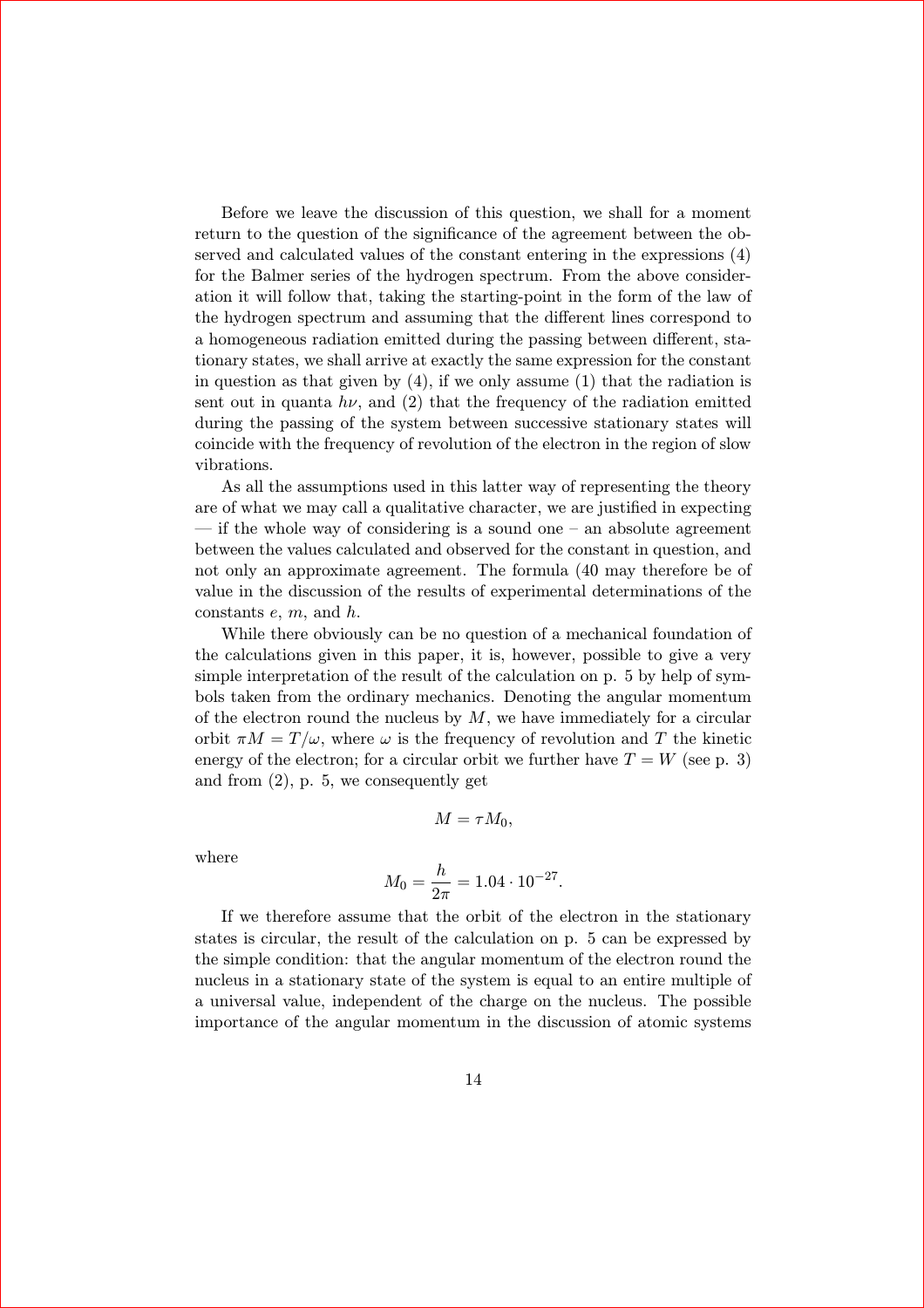in relation to Planck's theory is emphasized by Nicholson.<sup>[14](#page-14-0)</sup>

The great number of different stationary states we do not observe expect by investigation of the emission and absorption of radiation. It most of the other physical phenomena, however, we only observe the atoms of the matter in a single distinct state, i,e., the state of the atoms at low temperature. From the preceding considerations we are immediately led to the assumption that the " permanent" state is the one among the stationary states during the formation of which the greatest amount of energy is emitted. According to the equation (3) on p. 5, this state is the one which corresponds to  $\tau = 1$ .

# § 4. Absorption of Radiation

In order to account for Kirchhoff's law it is necessary to introduce assumptions on the mechanism of absorption of radiation which correspond to those we have used considering the emission. Thus we must assume that a system consisting of a nucleus and an electron rotating round it under certain circumstances can absorb a radiation of a frequency equal to the frequency of the homogenous radiation emitted during the passing of the system between different stationary states. Let us consider the radiation emitted during the passing of the system between two stationary states  $A_1$  and  $A_2$  corresponding to values for  $\tau$  equal to  $\tau_1$  and  $\tau_2$ ,  $\tau_1 > \tau_2$ . As the necessary condition of the radiation in question was the presence of systems in the state  $A_1$ , we must assume that the necessary condition for an absorption of the radiation is the presence of systems in the state  $A_2$ .

These considerations seems to be in conformity with experiments on absorption in gases. In hydrogen gas at ordinary conditions for instance there is no absorption of a radiation of a frequency corresponding to the line-spectrum of this gas; such an absorption is only observed in hydrogen gas in a luminous state. This is what we should expect according to the above. We have on p. 9 assumed that the radiation in question was emitted during the passing of the systems between stationary states corresponding to  $\tau \geq 2$ . The state of the atoms in hydrogen gas at ordinary conditions should, however, correspond to  $\tau = 1$ ; furthermore, hydrogen atoms at ordinary conditions combine into molecules, i.e., into system in which the electrons have frequencies different from those in the atoms (see Part III.) From the circumstance that certain substances in a non-lumimous state, as,

<span id="page-14-0"></span> $14$ J.W. Nicholson, loc. cit. p. 679.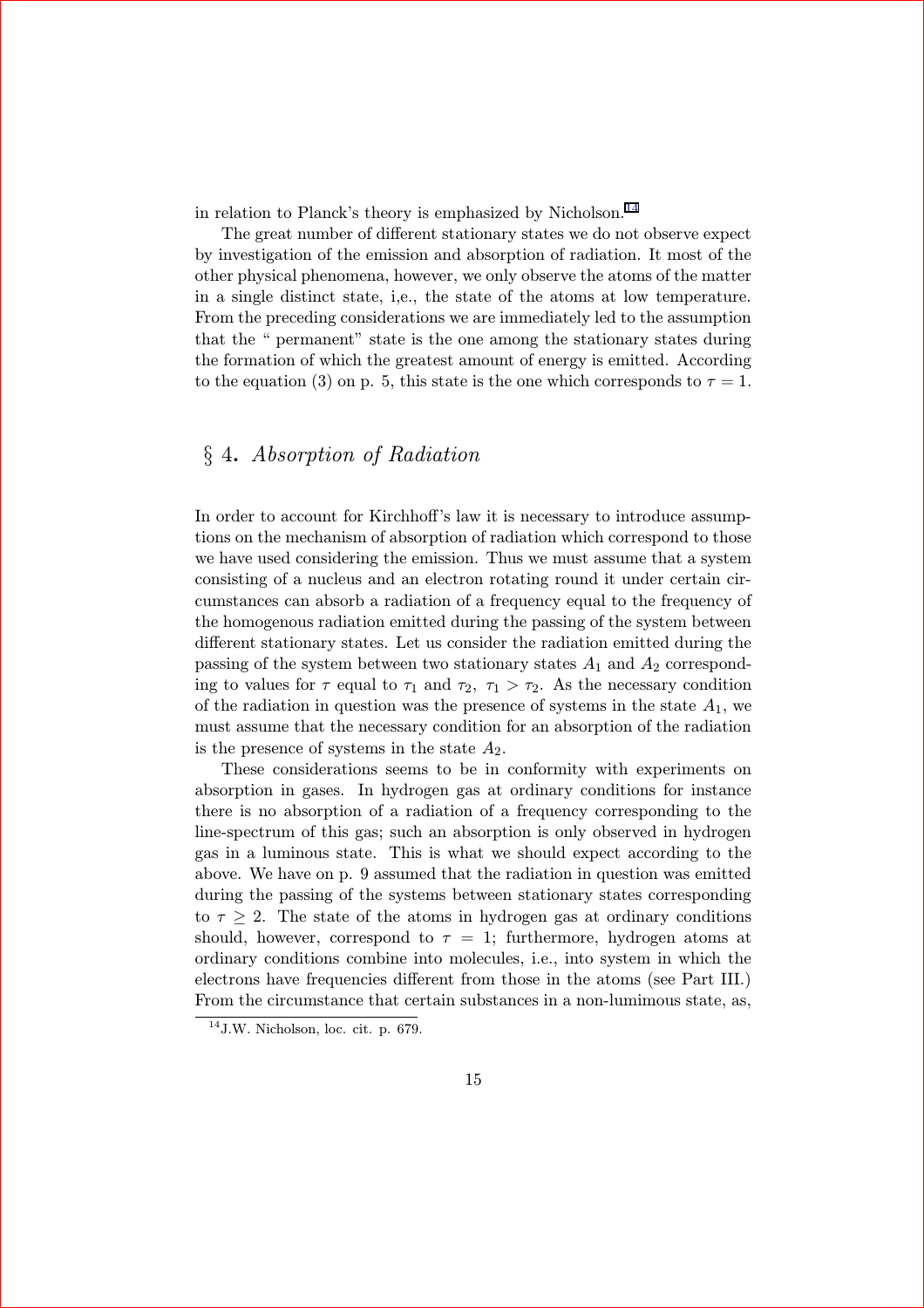foe instance, sodium vapour, absorb radiation corresponding to lines in the line-spectra of the substances, we may, on the other hand, conclude that the lines in question are emitted during the passing of the system between two states, one of which is the permanent state.

How much the above considerations differ from an interpretation based on the ordinary electrodynamic of perhaps most early shown by the fact that we have been forced to assume that a system of electrons will absorb a radiation of a frequency different from the frequency of vibration of the electrons calculated in the ordinary way. It may in this connexion be of interest to mention a generalization of the considerations to which we are led by experiments on the photo-electric effect and which may be able to throw some light on the problem in question. Let us consider state of the system in which the electron is free, i.e., in which the electron possesses kinetic energy sufficient to remove to infinite distances from the nucleus. If we assume that the motion of the electron is governed by the ordinary mechanics and that there is no ( sensible) energy radiation, the total energy of the system – as in the above considered stationary states – will be constant. Further, there will be perfect continuity between the two kinds of states, as the difference between frequency and dimensions of the system in successive stationary states will diminish without limit if  $\tau$  increases. In the following considerations we shall for the sake of brevity refer to the two kinds of states in question as " mechanical" states; by this notation only emphasizing the assumption that the motion of the electron in both cases can be assumed for by the ordinary mechanics.

Tracing the analogy between the two kinds of mechanical states, we might now expect the possibility of an absorption of radiation, not only corresponding to the passing of the system between two different stationary states, but also corresponding to the passing between one of the stationary states and a state in which the electron is free; and as above, we might expect that the frequency of this radiation was determined by the equation  $E = h\nu$ , where E is the difference between the total energy of the system in the two states. As it will be see, such an absorption of radiation is just what is observed in experiments on ionization by ultra-violet light and by Röntgen rays. Obviously, we get in this way the same expression for the kinetic energy of an electron ejected from an atom by photo-electron effect as that deduced by Einstein<sup>[15](#page-15-0)</sup> i.e.,  $T = h\nu - W$ , where T is the kinetic energy of the electron ejected, and  $W$  the total amount of energy emitted during the original binding of the electron.

<span id="page-15-0"></span><sup>15</sup>A. Einstein, Ann. d. Phys. XVII. p. 146 (1905).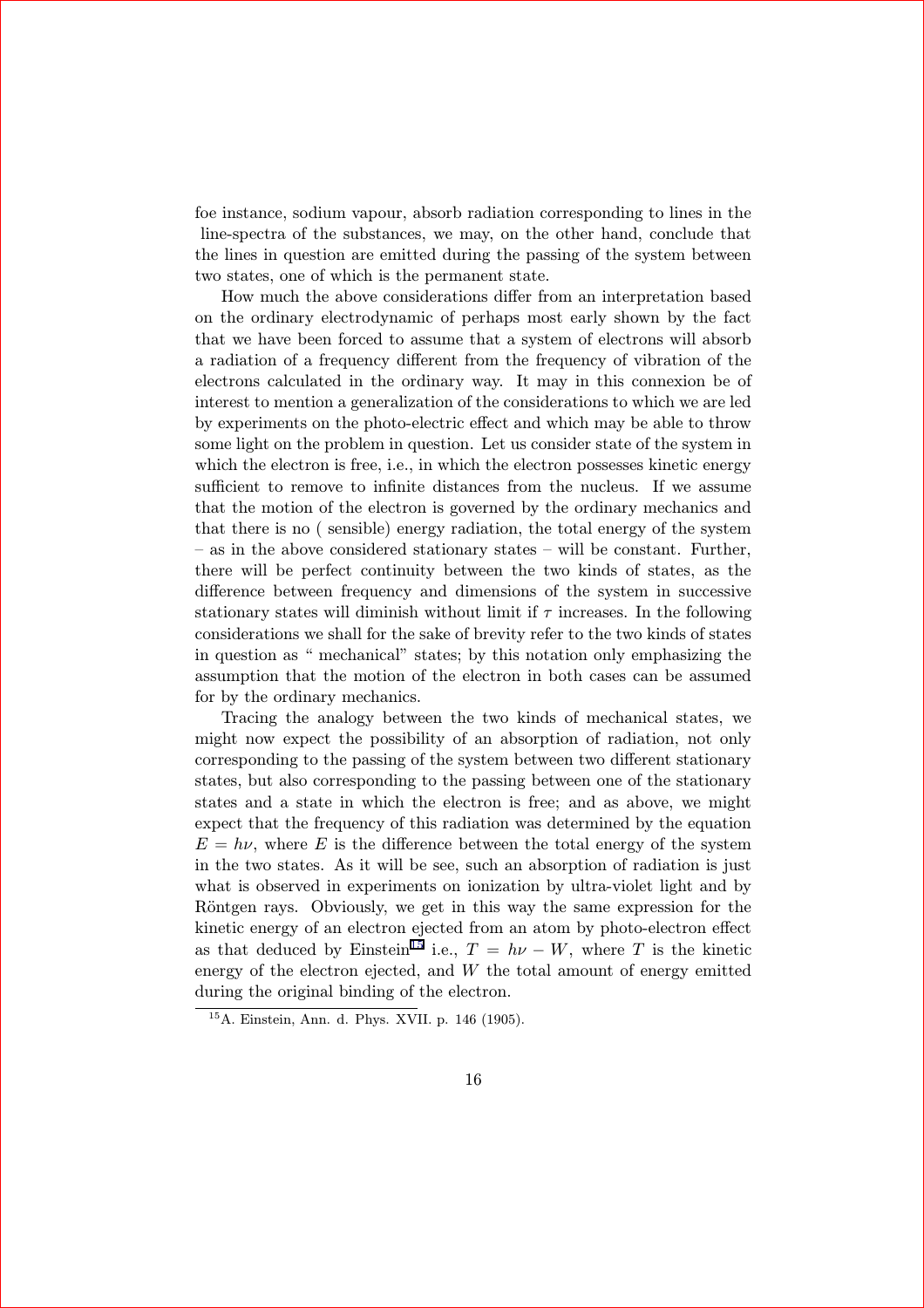The above considerations may further account for the result of some ex-periments of R.W. Wood<sup>[16](#page-16-0)</sup> on absorption of light by sodium vapour. In these experiments, an absorption corresponding to a very great number of lines in the principal series of the sodium spectrum is observed, and in addition a continuous absorption which begins at the head of the series and extends to the extreme ultra-violet. This is exactly what we should expect according to the analogy in question, and, as we shall see, a closer consideration of the above experiments allows us to trance the analogy still further. As mentioned on p. 9 the radii of the orbits of the electrons will for stationary states, corresponding to high values for  $\tau$  be very great compared with ordinary atomic dimensions. This circumstance was used as an explanation of the non-appearance in experiments with vacuum-tubes of lines corresponding to the higher numbers in the Balmer series of the hydrogen spectrum. This is also in conformity with experiments on the emission spectrum of sodium; in the principal series of the emission spectrum of this substance rather few lines are observed. Now in Wood's experiments the pressure was not very low, the states corresponding to high values for  $\tau$  could therefore not appear; yet in the absorption spectrum about 50 lines were detected. In the experiments in question we consequently observe an absorption of radiation which is not accompanied by a complete transition between two different stationary states. According to the present theory we must assume that this absorption is followed by an emission of energy during which the systems pass back to the original stationary state. If there are no collisions between the different systems this energy will be emitted as a radiation of the same frequency as that absorbed, and there will be no true absorption but only a scattering of the original radiation; a true absorption will not occur unless the energy in question is transformed by collisions into kinetic energy of free particles. In analogy we may now from the above experiments conclude that a bound electron – also in cases in which three is no ionization – will have an absorbing (scattering) influence on a homogeneous radiation, as soon as the frequency of the radiation is greater than  $W/h$ , where  $W$  is the total amount of energy emitted during the binding of the electron. This would be highly in favour of a theory of absorption as the one sketched above, as there can in such a case be no question of a coincidence of the frequency of the radiation and a characteristic frequency of vibration of the electron. If will further be seen that the assumption, that there will be an absorption (scattering) of any radiation corresponding to a transition between two different mechanical states, is in perfect analogy with the

<span id="page-16-0"></span> $16$ R.W. Wood, Physical Optics, p. 513 (1911).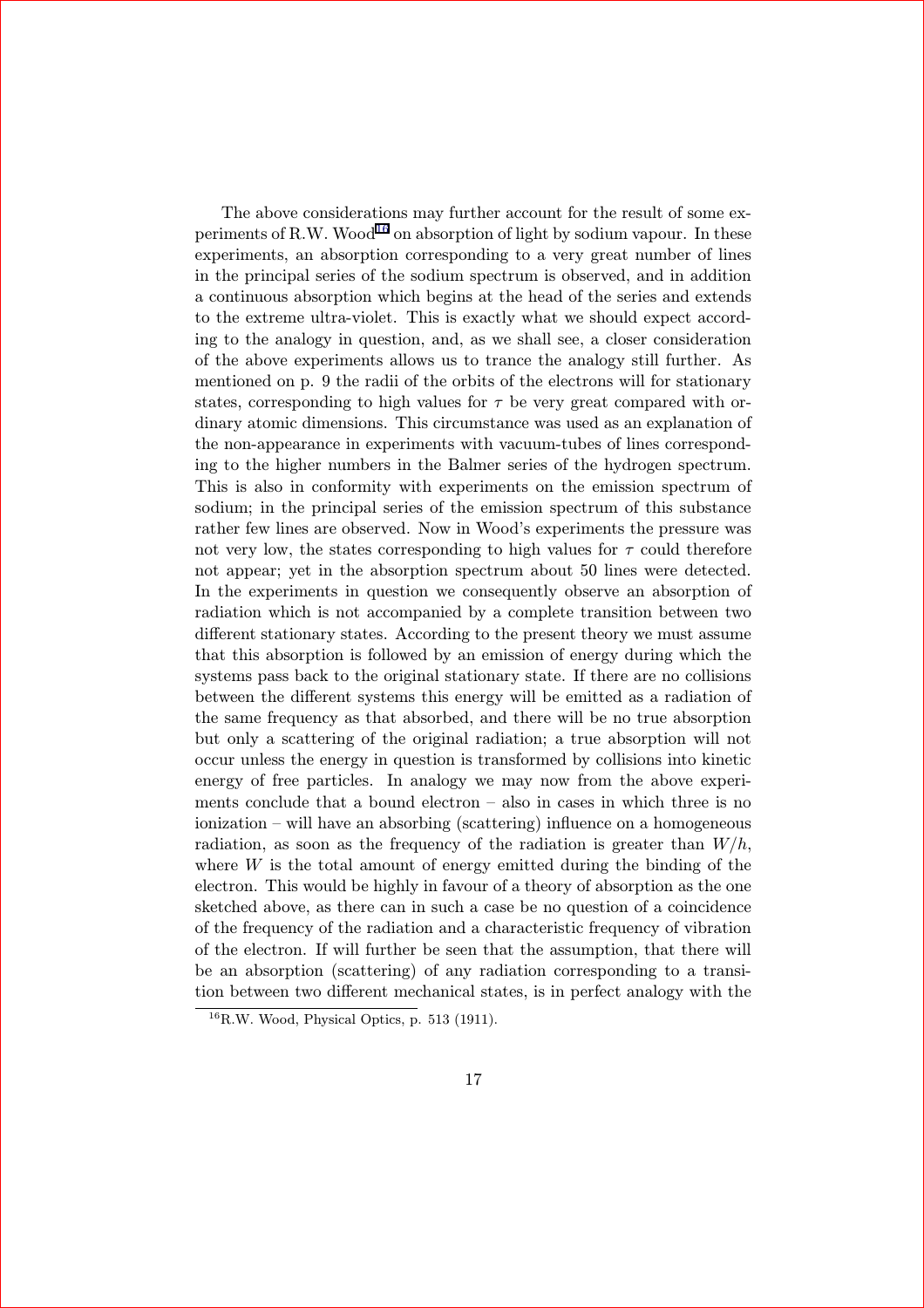assumption generally used that a free electron will have an absorbing (scattering) influence on light of any frequency. Corresponding considerations will hold for the emission of radiation.

In analogy to the assumption used in this paper that the emission of line- spectra is due to the re-formation of atoms after one or more of the lightly bound electrons are removed, we may assume that the homogeneous Röntgen radiation is emitted during the setting down of the systems after one of the firmly bound electrons escapes, e.g. by impact of cathode particles.<sup>[17](#page-17-0)</sup> In the next part in this paper, dealing with the constitution of atoms, we shall consider the question more closely and try to show that a calculation based on this assumption is in quantitative agreement with the results of experiments: here we shall only mention briefly a problem with which we meet in such a calculation.

Experiments on the phenomena of X-rays suggest that not only the emission and absorption of radiation cannot be treated by the help of the ordinary electrodynamics, but not even the result of a collision between two electrons of which the one is bound in an atom. This is perhaps most early shown by some very instructive calculations on the energy of  $\beta$ -particles emitted from radioactive substances recently published by Rutherford.[18](#page-17-0) These calculations strongly suggest that an electron of great velocity in passing through an atom and colliding with the electrons bound will loose energy in distinct finite quanta. As is immediately seen, this is very different from what we might expect if the result of the collisions was governed by the usual mechanical laws. The failure of the classical mechanics in such a problem might also be expected beforehand from the absence of anything like equipartition of kinetic energy between free electrons and electrons bound in atoms. From the point of view of the "mechanical" states we see, however, that the following assumption – which is in accord with the above analogy – might be able to account for the result of Rutherford's calculation and for the absence of equipartition of kinetic energy; two colliding electrons, bound or free, will, after the collision as well as before, be in mechanical states. Obviously, the introduction of such an assumption would not make any alteration necessary in the classical treatment of a collision between two free particles. But, considering a collision between a free and a bound electron, it would follow that the bound electron by the collision could not acquire a less amount of energy than the difference in energy corresponding to successive stationary states, and consequently that the free electron which collides with it could

<sup>&</sup>lt;sup>17</sup> Compare J.J. Thomson, Phil. Mag. XXIII. p. 456 (1912).

<span id="page-17-0"></span><sup>&</sup>lt;sup>18</sup>E. Rutherford, Phil. Mag. XXIV. pp.  $453 \& 893$  (1912).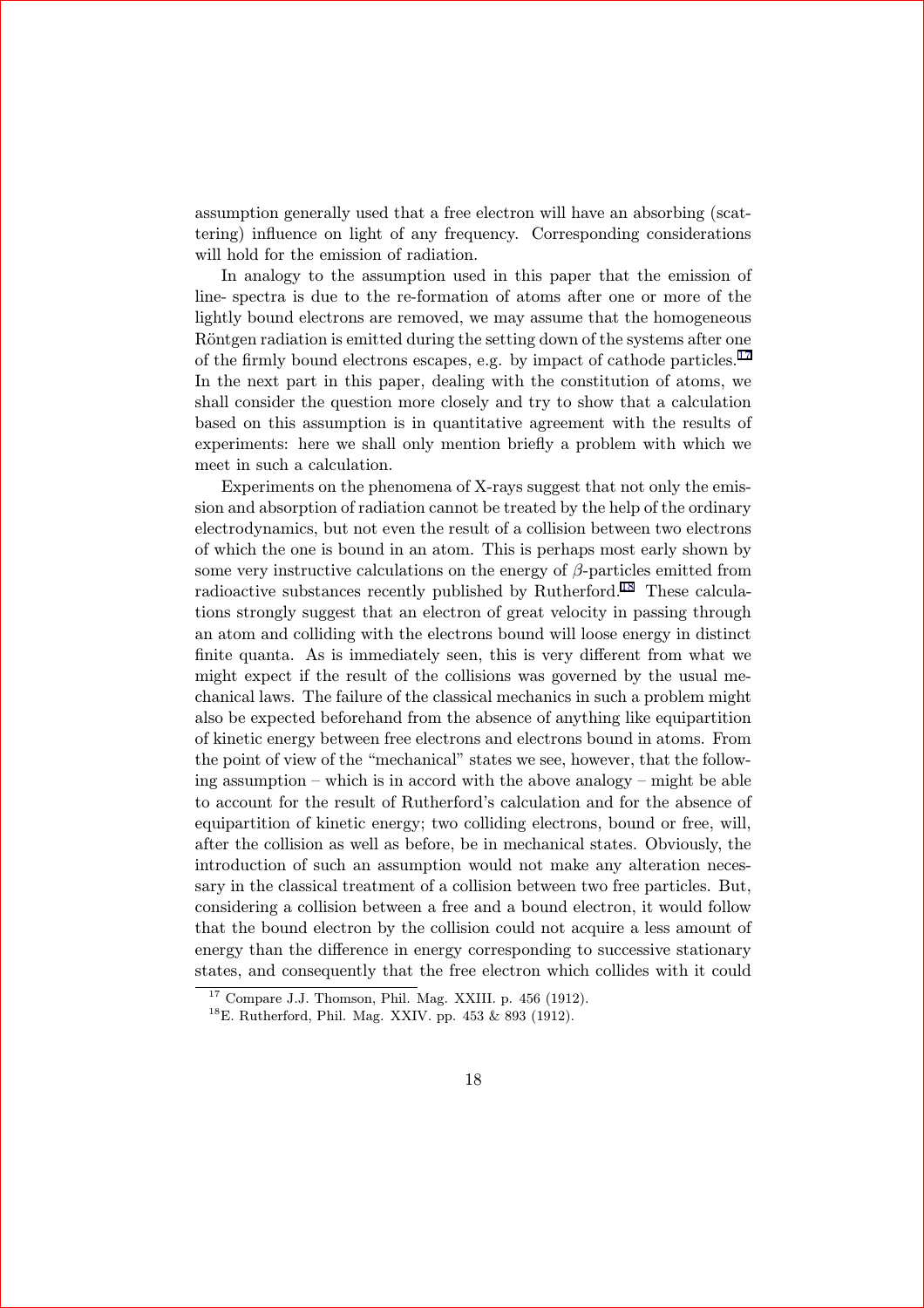not lose a less amount.

The preliminary and hypothetical character of the above considerations needs not to be emphasized. The intention, however, has been to show that the sketched generalization of the theory of the stationary states possibly may afford a simple basis of representing a number of experimental facts which cannot be explained by help of the ordinary electrodynamics, and that assumptions used do not seem to be inconsistent with experiments on phenomena for which a satisfactory explanation has been given by the classical dynamics and the wave theory of light.

# § 5.The permanent State of an Atomic System

We shall now return to the main object of this paper – the discussion of the "permanent" state of a system consisting of nuclei and bound electrons. For a system consisting of a nucleus and an electron rotating round it, this state is, according to the above, determined by the condition that the angular momentum of the electron round the nucleus is equal to  $h/2\pi$ .

On the theory of this paper the only neutral atom which contains a single electron is the hydrogen atom. The permanent state of this atom should correspond to the values of a and  $\omega$  calculated on p. 5. Unfortunately, however, we know very little of the behaviour of hydrogen atoms on account of the small dissociation of hydrogen molecules at ordinary temperatures. In order to get a closer comparison with experiments, it is necessary to consider more complicated systems.

Considering systems in which more electrons are bound by a positive nucleus, a configuration of the electrons which presents itself as a permanent state is in which the electrons are arranged in a ring round the nucleus. In the discussion of this problem on the basis of the ordinary electrodynamics, we meet– apart from the question of the energy radiation – with new difficulties due to the question of the stability of the ring. Disregarding for a moment this latter difficulty, we shall first consider the dimensions and frequency of the systems in relation to Planck's theory of radiation.

Let us consider a ring consisting of  $n$  electrons rotating round a nucleus of charge E, the electrons being arranged at equal angular intervals the circumference of a circle of radius a.

The total potential energy of the system consisting of the electrons and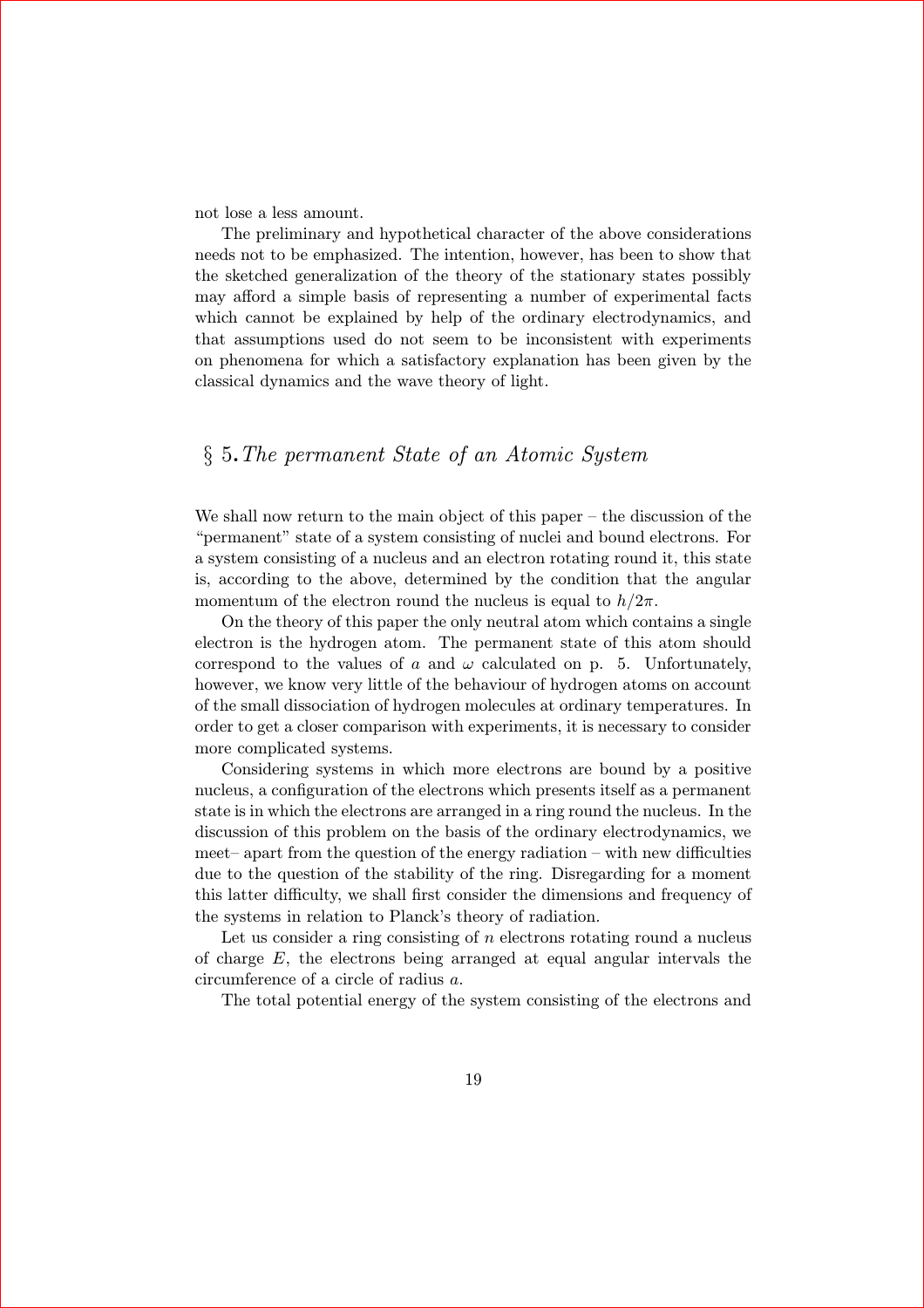the nucleus is

$$
P=-\frac{ne}{a}\cdot\left(E-es_{n}\right),
$$

where

$$
s_n = \frac{1}{4} \sum_{s=1}^{s=n-1} \csc \frac{s\pi}{n}.
$$

For the radial force exerted on an electron by the nucleus and the other electrons we get

$$
F = -\frac{1}{n} \cdot \frac{dP}{da} = -\frac{e}{a^2} \cdot (E - es_n).
$$

Denoting the kinetic energy of an electron by  $T$  and neglecting the electromagnetic forces due to the motion of the electrons (see Part II), we get, putting the centrifugal force on an electron equal to the radial force,

$$
\frac{2T}{a} = \frac{e}{a^2} \cdot (E - es_n),
$$

or

$$
T = \frac{e}{2a} \cdot (E - es_n).
$$

From this we get for the frequency of revolution

$$
\omega = \frac{1}{2\pi} \cdot \sqrt{\frac{e\left(E - es_n\right)}{ma^3}}.
$$

The total amount of energy  $W$  necessary transferred to the system in order to remove the electrons to infinite distances apart from the nucleus and from each other is

$$
W = -P - nT = \frac{ne}{2a} \cdot (E - es_n) = nT,
$$

equal to the total kinetic energy of the electrons.

We see that the only difference in the above formula and those holding for the motion of a single electron in a circular orbit round a nucleus is the exchange of E for  $E - es_n$ . It is also immediately seen that corresponding to the motion of an electron in an elliptical orbit round a nucleus, there will be a motion of the n electrons in which each rotates in an elliptical orbit with the nucleus in the focus, and the  $n$  electrons at any moment are situated at equal angular intervals on a circle with the nucleus as the centre. The major axis and frequency of the orbit of the single electrons will for this motion be given by the expressions (1) on p. 3 if we replace E by  $E - es_n$  and W by  $W/n$ . Let us now suppose that the system of n electrons rotating in a ring round a nucleus is formed in a way analogous to the one assumed for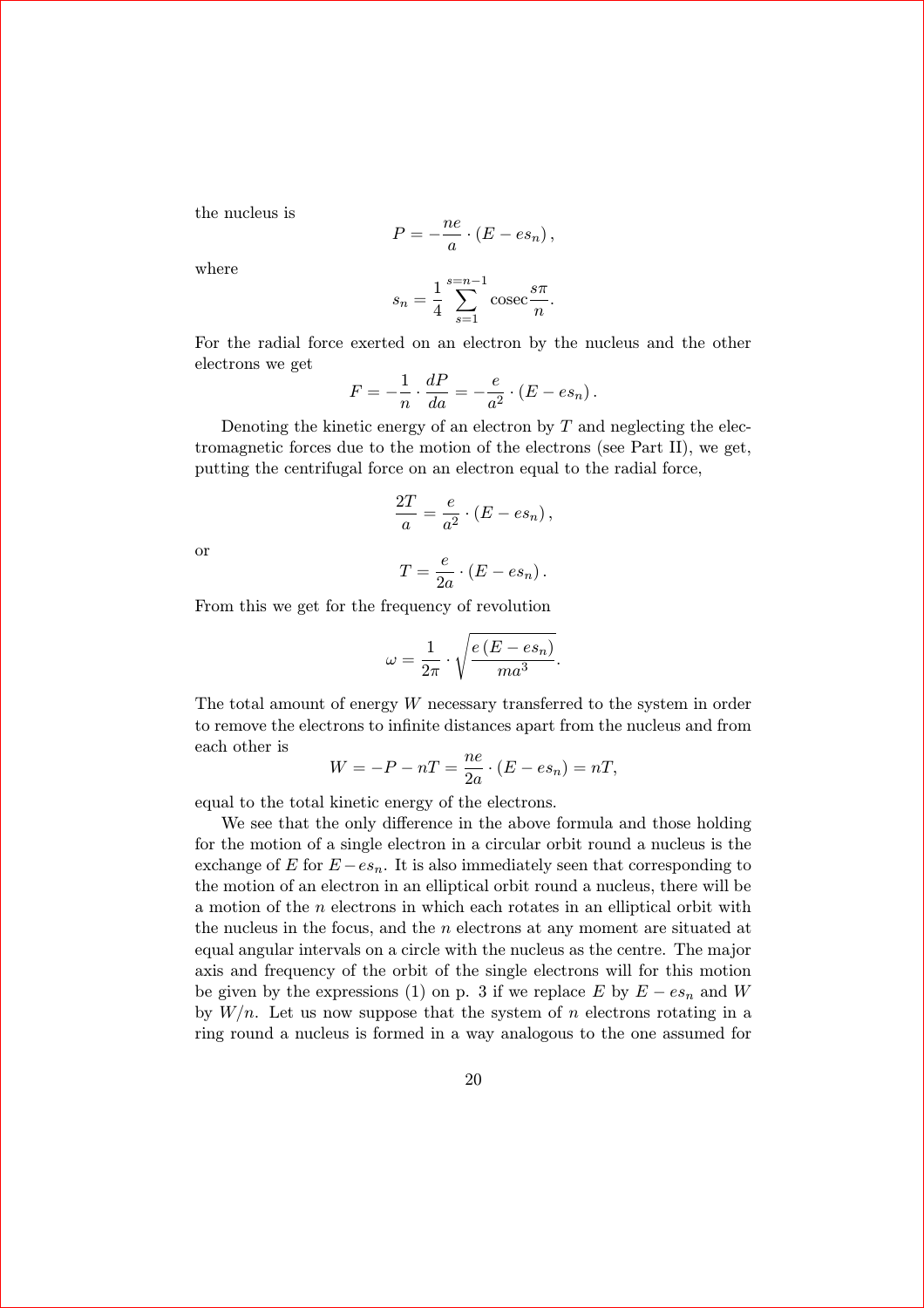a single electron rotating round a nucleus. It will thus be assumed that the electrons, before the binding by the nucleus, were at a great distance apart from the latter and possessed no sensible velocities, and also that during the binding a homogeneous radiation is emitted. As in the case of a single electron, we have here that the total amount of energy emitted during the formation of the system is equal to the final kinetic energy of the electrons. If we now suppose that during the formation of the system the electrons at any moment are situated at equal angular intervals on the circumference of a circle with the nucleus in the centre, from analogy with the considerations, on p. 5 we are here led to assume the existence of a series of stationary configurations in which the kinetic energy per electron is equal to  $\tau h \omega/2$ , where  $\tau$  is an entire number, h Planck's constant, and  $\omega$  the frequency of revolution. The configuration in which the greatest amount of energy is emitted is, as before, the one in which  $\tau = 1$ . This configuration we shall assume to be the permanent state of the system if the electrons in this state are arranged in a single ring. As for the case of a single 3electron we get that the angular momentum of each of the electrons is equal to  $h/2\pi$ . It may be remarked that instead of considering the single electrons we might have considered the ring as an entity. This would, however, lead to the same result, for in this case the frequency of revolution  $\omega$  will be replaced by the frequency  $n\omega$  of the radiation from the whole ring calculated from ordinary electrodynamics, and  $T$  by the total kinetic energy  $nT$ .

There may be many other stationary states corresponding to other ways of forming the system. The assumption of the existence of such states seems necessary in order to account for the line-spectra of systems containing more than one electron (p. 11); it is also suggested by the theory of Nicholson mentioned on p. 6, to which we shall return in a moment. The consideration of the spectra, however, gives, as far as I can see, no indication of the existence of stationary states in which all the electrons are arranged in a ring and which correspond to greater values for the total energy emitted than the one we above have assumed to be the permanent state. Further, there may be stationary configurations of a system of  $n$  electrons and a nucleus of charge  $E$  in which all the electrons are not arranged in a single ring. The question, however, of the existence of such stationary configurations is not essential for our determination of the permanent state, as long as we assume that the electrons in this state of the system are arranged in a single ring. Systems corresponding to more complicated configurations will be discussed on p. 24.?????

Using the relation  $T = h\omega/2$  we get, by help of the above expressions for T and  $\omega$ , values for a and  $\omega$  corresponding to the permanent state of the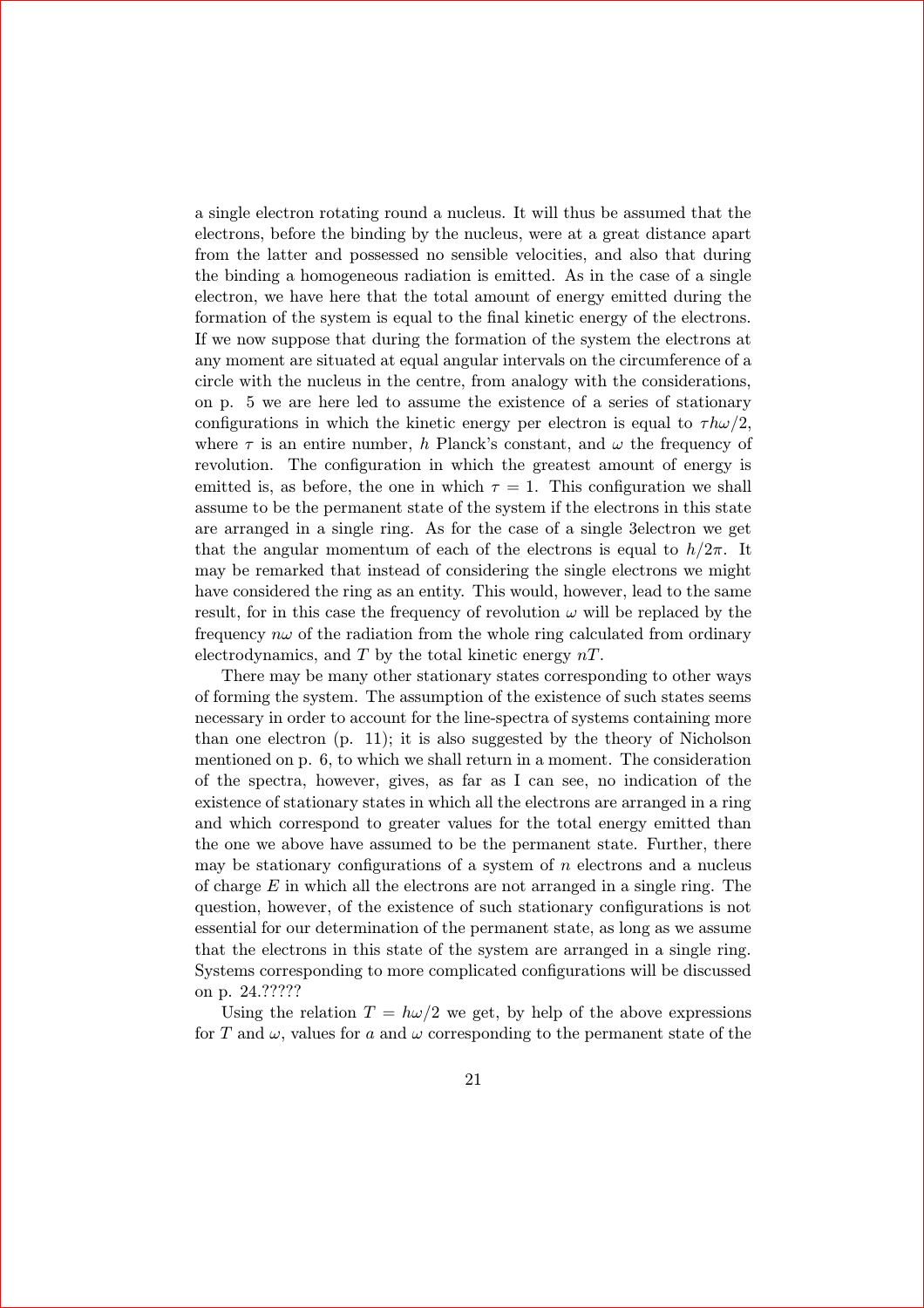system which only differ from those given by the equations (3) on p. 5, by exchange of E for  $E - es_n$ .

The question of stability of a ring of electrons rotating round a positive charge is discussed in great detail by Sir. J.J. Thomson<sup>[19](#page-21-0)</sup> An adaption of Thomson's analysis for the case here considered of a ring rotating round a nucleus of negligibly small linear dimensions is given by Nicholson.<sup>[20](#page-21-0)</sup> The investigation of the problem in question naturally divides in two parts: one concerning the stability for displacements of the electrons on the plane of the ring; one concerning displacements perpendicular to this plane. As Nicholson's calculations show, the answer to the question of stability differs very much in the two cases in question. While the ring for the latter displacements in general is stable if the number of electrons is not great; the ring is in no case considered by Nicholson stable for displacement of the first kind.

According, however, to the point of view taken in this paper, the question of stability for displacements of the electrons in the plane of the ring is most intimately connected with the question of the mechanism of the binding of the electrons, and like the latter cannot be treated on the basis of the ordinary dynamics. The hypothesis of which we shall make use in the following is that the stability of a ring of electrons rotating round a nucleus is secured through the above condition of the universal constancy of the angular momentum, together with the further condition that the configuration of the particles is the one by the formation of which the greatest of energy is emitted. As will be shown, this hypothesis is, concerning the question of stability for a displacement of the electrons perpendicular to the plane of the ring, equivalent to that used in ordinary mechanical calculations.

Returning to the theory of Nicholson on the origin of lines observed in the spectrum of the solar corona, we shall now see that the difficulties mentioned on p. 7 may be only formal. In the first place, from the point of view considered above the objection as to the instability of the systems for displacements of the electrons in the plane of the ring may not be valid. Further, the objection as to emission of the radiation in quanta will not have reference to the calculations in question, if we assume that in the coronal spectrum we are not dealing with a true emission but only with a scattering of radiation. This assumption seems probable if we consider the conditions in the celestial body in question: for on account comparatively few collisions to disturb the stationary states and to cause a true emission of light corresponding to the transition between different stationary states; on the

 $19$ Loc. cit.

<span id="page-21-0"></span> $20$ Loc. cit.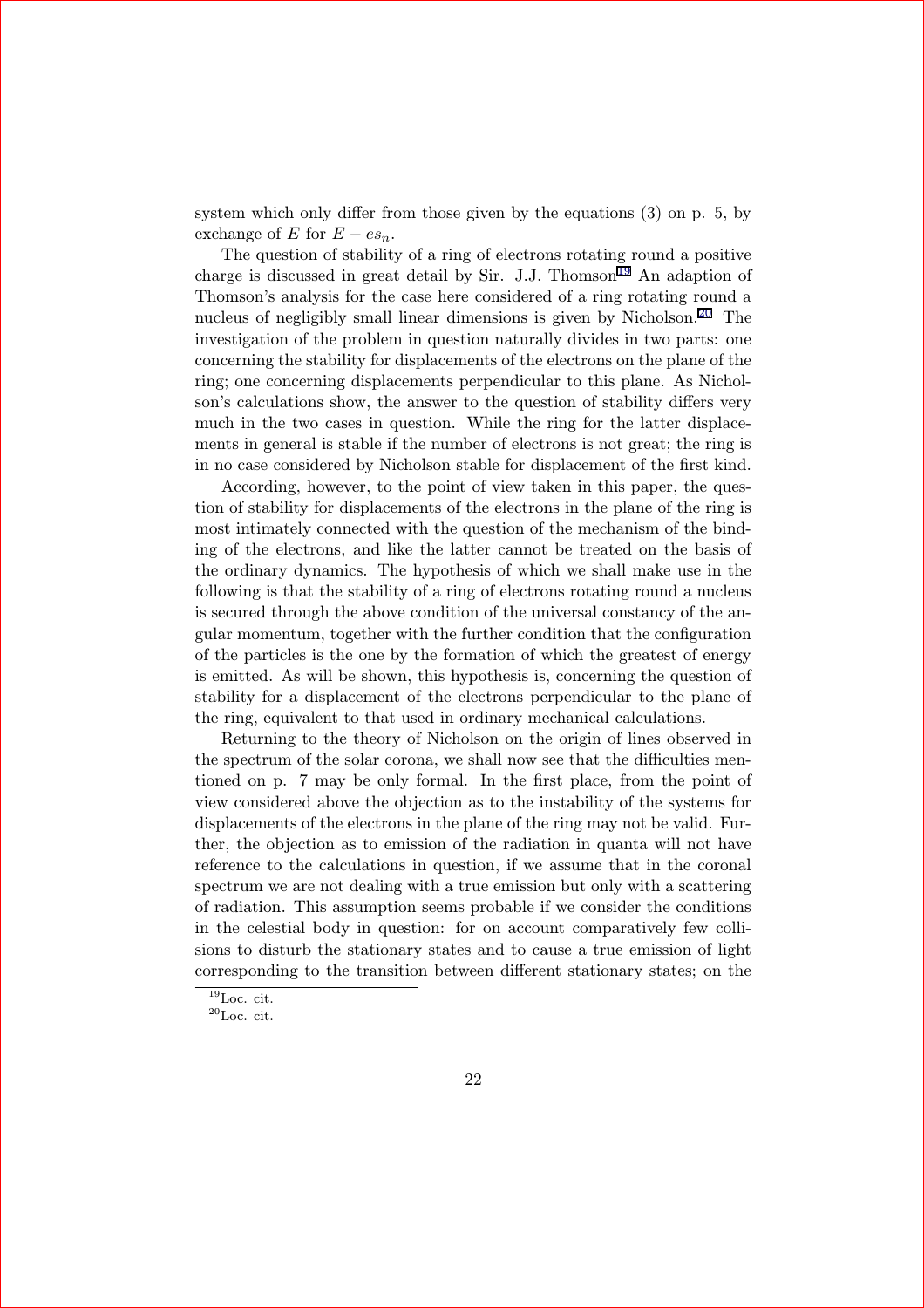other hand there will in the solar corona be intense illumination of light of all frequencies which may excite the natural vibrations of the systems in the different stationary states. If the above assumption is correct, we immediately understand the entirely different from for the laws connecting the lines discussed by Nicholson and those connecting the ordinary line-spectra considered in this paper.

Proceeding to consider systems of more complicated constitution, we shall make use of the following theorem, which can be very simply proved; – "In every system consisting of electrons and positive nuclei, in which the nuclei are at rest and the electrons move in circular orbits with a velocity small compared with the velocity of light, the kinetic energy will be numerically equal to half the principal energy."

By help of this theorem we get – as in the previous cases of a single electron or of a ring rotating round a nucleus – that the total amount of energy emitted, by the formation of the systems from a configuration in which the distances apart of the particles are infinitely great and in which the particles have no velocities relative to each other, is equal to the kinetic energy of the electrons in the final configuration.

In analogy with the case of a single ring we are here led to assume that corresponding to any configuration of equilibrium a series of geometrically similar, stationary configuration of the system will exist in which the kinetic energy of every electron is equal to the frequency of revolution multiplied by  $\tau/2h$  where  $\tau$  is an entire number and h Planck's constant. In any such series of stationary configurations the one corresponding to the greatest amount of energy emitted will be the one in which  $\tau$  for every electron is equal to 1. Considering that the ratio of kinetic energy to frequency for a particle rotating in a circular orbit is equal to  $\pi$  times the angular momentum round the center of the orbit, we are therefore led to the following simple generalization of the hypotheses mentioned on pp. 15 and 22. ??????

"In any molecular system consisting of positive nuclei and electrons in which the nuclei are at rest relatire to each other and the electrons more in circular orbits, the angular momentum of every electron round the centre of its orbit will in the permanent state of the system be equal to  $h/2\pi$ , where h is Planck's constant."[21](#page-22-0)

In analogy with the considerations on p. 23, we shall assume that a

<span id="page-22-0"></span> $21$ In the considerations leading to this hypothesis we have assumed that the velocity of the electrons is small compared with the velocity of light. The limits of the validity of this assumption will be discussed in Part II.